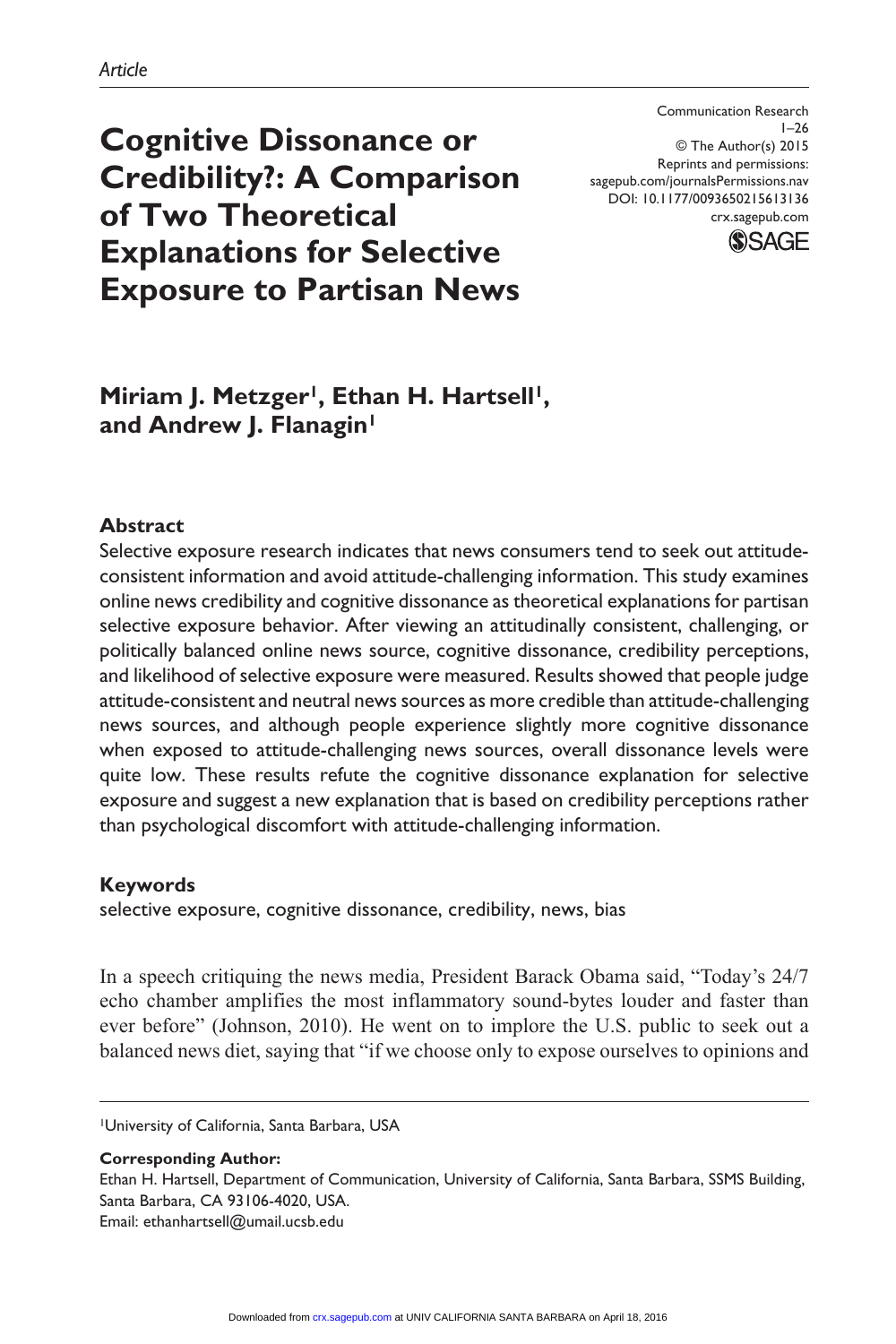viewpoints that are in line with our own, we become more polarized . . . That will only reinforce and even deepen the political divides in our country" (Johnson, 2010). Scholars have labeled this behavior on the part of news audiences as *partisan selective exposure*, which is the tendency for people to seek out news information or sources that share their own political viewpoints (Lazarsfeld, Berelson, & Gaudet, 1944).

Research on partisan selective exposure began decades ago, but recent changes in the news media environment have reignited interest in this phenomenon. Changes include a proliferation of news sources available to the public from relatively few to comparatively many, the structure of news providers from centralized and monolithic to decentralized and diversified (although of course many news outlets are still controlled by huge conglomerates), and the ability of media audiences to control their own exposure to news from among the many sources that are now available via digital media (Metzger & Chaffee, 2001). To stand out from the cacophony, many news sources began to target niche groups in order to draw an audience (Nelson-Field & Riebe, 2011). Stroud (2011), for example, provided evidence that U.S. news media are becoming more biased in order to appeal to partisan audiences.

Although the proliferation of politically biased news sources is alarming to some, their existence and popularity do not by themselves provide evidence of a selective exposure effect. People can still get a balanced news diet by using nonpartisan news sources or by visiting multiple news sources to support multiple political ideologies, if they choose to do so. However, studies suggest that news consumers are not taking advantage of the diverse resources at their fingertips. Research on partisan selective exposure in the modern news era has found more consistent evidence of biased news consumption than did research in the pre-Internet media era. For example, scholars have found that nearly a quarter of news consumers almost exclusively use news sources that share their point of view (Kohut, Doherty, Dimock, & Keeter, 2012), many rely on at least one attitude-consistent news source (Stroud, 2008, 2011), and people are more likely to view a news item if the headline suggests attitude-confirming information (Garrett, 2009a; Knobloch-Westerwick & Meng, 2009; Westerwick, Kleinman, & Knowbloch-Knobloch, 2013).

Despite the evidence for partisan selective exposure, questions remain about the causal mechanisms that underlie the phenomenon. Many studies have employed cognitive dissonance theory as a causal explanation. Festinger (1957) postulated that people desire consistency among their attitudes as well as between their attitudes and their behaviors. When people are aware of inconsistencies, they experience cognitive dissonance, which causes mental discomfort that they are motivated to avoid and reduce. Although many researchers argue that news consumers turn to like-minded information sources as a means to avoid or reduce cognitive dissonance (Brannon, Tagler, & Eagly, 2007; Garrett, 2009a, 2009b; Iyengar & Hahn, 2009; Jonas, Schulz-Hardt, Frey, & Thelen, 2001; Knobloch-Westerwick & Meng, 2009), no studies actually measure whether news consumers indeed experience cognitive dissonance when confronted with attitude-challenging information. As a result, it is impossible to tell from past research whether dissonance avoidance or reduction is what motivates partisan selective exposure, or whether there is another explanation for the phenomenon.<sup>1</sup>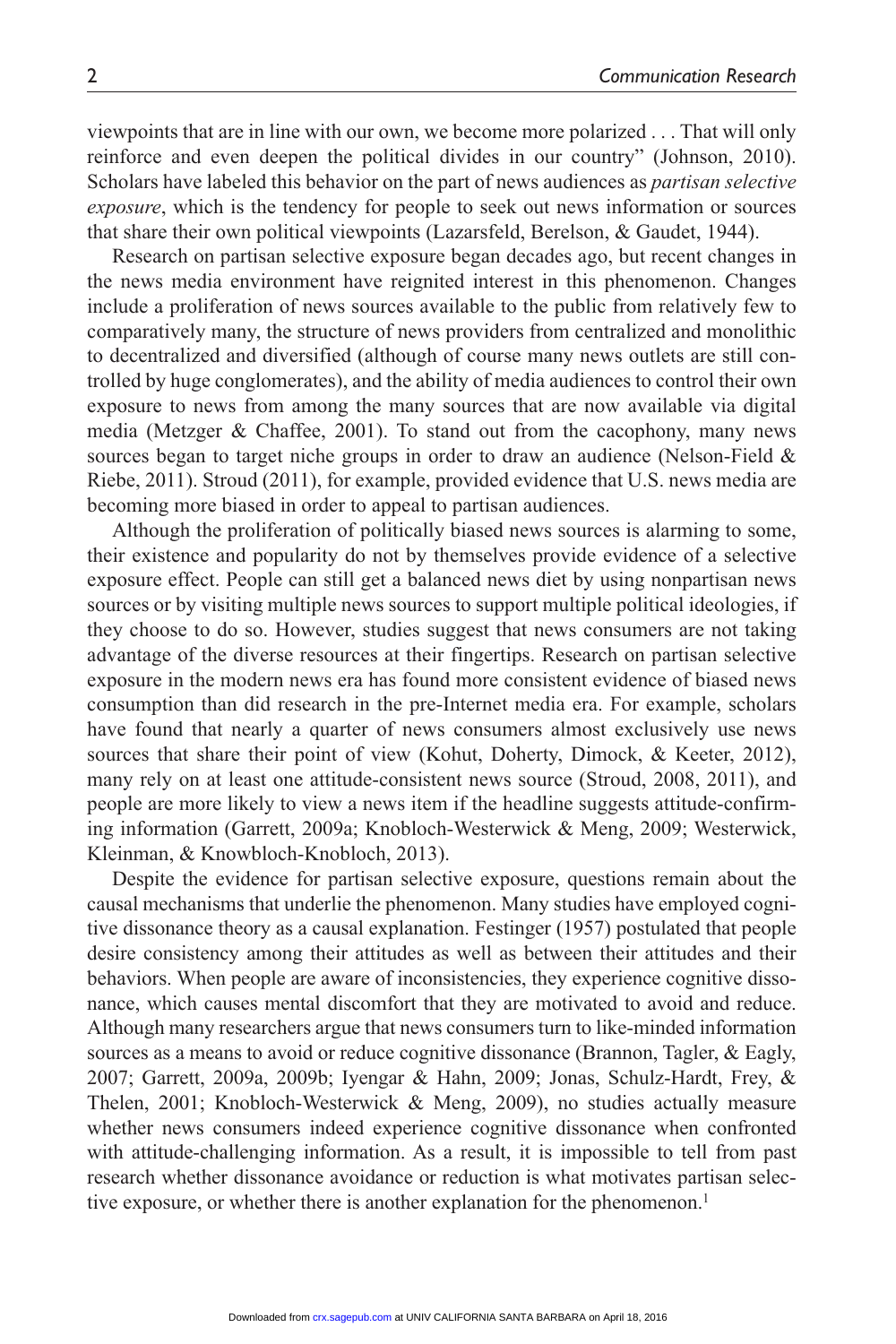An alternative explanation for partisan selective exposure comes from news consumers' evaluations of the credibility of a news source and/or the information within news stories. Rather than seeking to reduce dissonance, it may be that individuals seek information from news sources that share their political attitudes and outlook (i.e., attitude-consistent news sources) because they perceive them as more *credible* than either sources that report from a political perspective that differs from that of the audience member (i.e., attitude-challenging news sources) or from news sources that provide information from a variety of political perspectives. Although some research on source credibility finds that people judge unbiased news sources as more credible than biased or one-sided news sources (Allen, 1991; Pechmann, 1992; Zhao & Capella, 2008), other research suggests that people may judge biased but attitudinally consistent sources as *more* credible than unbiased sources (Clark & Maass, 1988; Mackie & Queller, 2000; Vallone, Ross, & Lepper, 1985).

Indeed, credibility could provide an entirely new explanation for partisan selective exposure, and so it is surprising that in spite of its relevance to information selection and attention, little research has been conducted addressing the role of credibility perceptions in selective exposure (but see Johnson & Kaye, 2013; Knobloch-Westerwick, Callison, Chen, Fritzsche,  $\&$  Zillman, 2005). Thus, the goal of this study is to examine how credibility relates to selective exposure in the partisan media environment. Specifically, this study will look at how individuals evaluate the credibility of biased news sources and stories, and the role of both cognitive dissonance and credibility perceptions in selective exposure to attitude-consistent news information.

### **Selective Exposure to Attitude-Consistent Information**

Several early reviews of the selective exposure literature (Cotton, 1985; Sears & Freedman, 1967) concluded that there was not sufficient evidence for the phenomenon: While some studies indicated that individuals have a preference for attitude-consistent information, others found that individuals neither seek out like-minded sources nor avoid attitude-challenging sources. However, these early studies took place in a media environment characterized by comparatively fewer information sources and more balanced news reporting than exists today (Stroud, 2011). More recently, researchers have found consistent support of partisan selective exposure by news consumers.

In a survey of a representative sample of U.S. news consumers, Stroud (2008) found that 64% of Republicans consistently relied on at least one conservative news source, and 26% of Democrats consistently used a conservative source (see also Stroud, 2011). Moreover, 76% of liberals relied on at least one liberal source, compared with 43% of conservatives. Iyengar and Hahn (2009) found that, when given a choice among five news sources (Fox News, CNN, BBC, NPR, and an unattributed source), conservative participants significantly preferred Fox News over any other source, while liberal participants avoided Fox News. More recently, a study by the Pew Research Center (2014) similarly found a strong preference among conservatives for Fox News, and a preference among liberals to use NPR, MSNBC, and the *New York Times* as their top source for political news.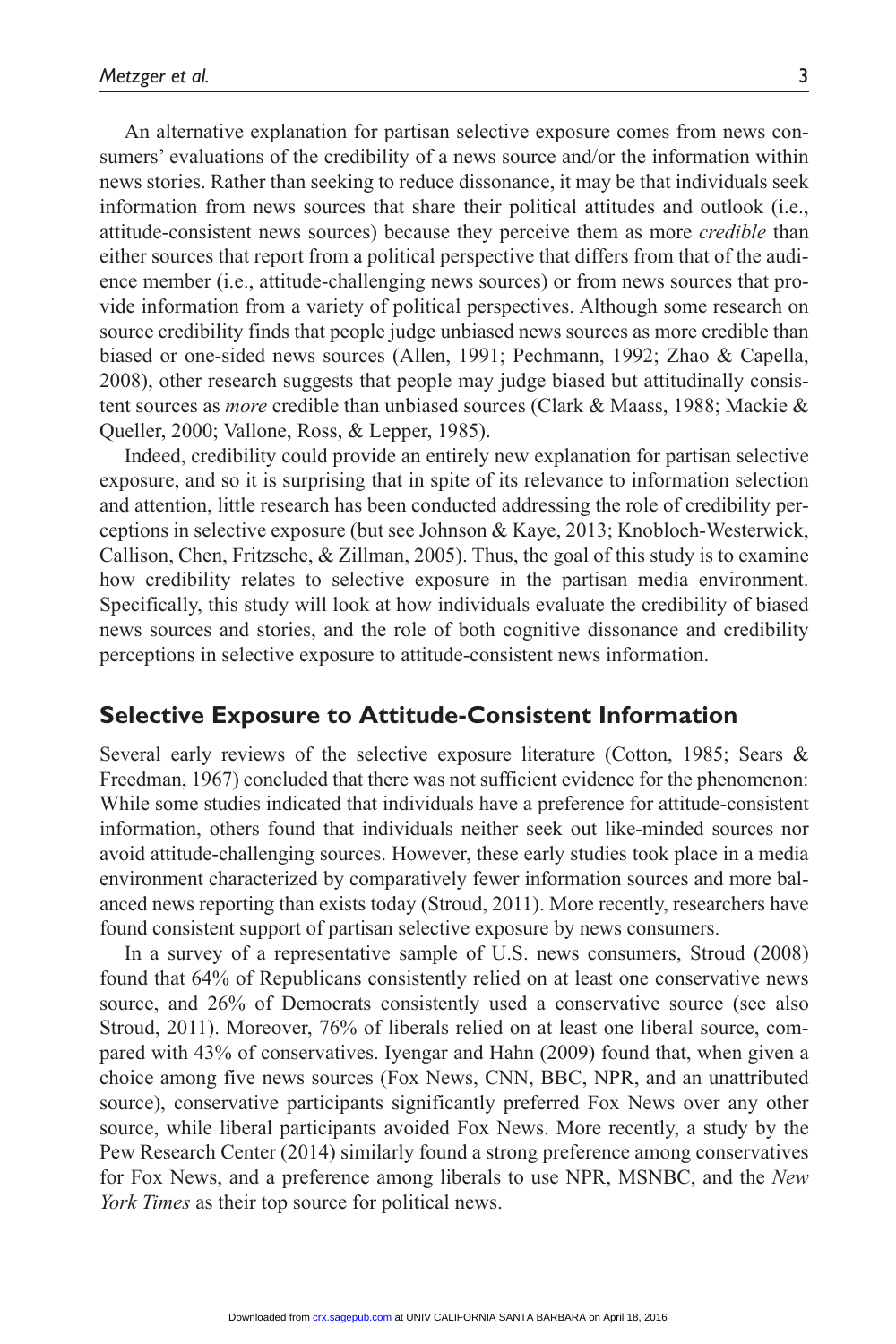The selective exposure phenomenon may be even more pronounced online because consumers have greater control over which sources and messages they are exposed to and because, for many online political media sources, maintaining readership seems contingent on taking a side. Accordingly, there has been empirical support for the existence of partisan selective exposure in the blog context. Johnson, Bichard, and Zhang (2009) found that blog users have a tendency to visit blogs that share their political predispositions and avoid blogs that challenge them, as predicted by the selective exposure hypothesis. And, these effects are not limited to blogs, as evidence for selective exposure to confirmatory political messages has emerged across various online media in recent years (Knobloch-Westerwick, 2014).

Research on selective exposure also indicates that selection processes operate at both the source and message levels in online news generally. Political bias at both the source level (i.e., political bias of a news website or blog) and story level (i.e., whether a news story presents one political perspective exclusively or more strongly) appear to impact people's decision when selecting a news source to view, as well as how long they spend viewing the story information online. Garrett (2009a) found that when given a choice among attitude-consistent and attitude-challenging news stories, individuals were more likely to view news stories if they thought they would confirm their opinions, and experienced a slight aversion to selecting information that appeared to disconfirm their opinions. Similarly, Knobloch-Westerwick and Meng (2009) found that people chose attitude-consistent sources of news information online significantly more often than counter-attitudinal ones when cued to story bias by article headlines, and spent more time reading attitude-consistent stories after choosing them. In this study, individuals were more likely to seek out attitude-consistent information from online sources that they used frequently and if they felt strongly about their beliefs (see also Brannon et al., 2007; Kobayashi & Ikeda, 2009; Westerwick et al., 2013).

However, while recent studies certainly provide support for the selective exposure phenomenon, there has been little advancement in the application of theory to selective exposure research. A direct test of selective exposure's underlying theoretical mechanisms would add depth and clarity to this area of study.

### *Selective Exposure and Cognitive Dissonance*

While the studies reviewed earlier show evidence *that* selective exposure happens in the online news context, very few discuss *why* selective exposure occurs in any detail. The most commonly cited theoretical explanation for selective exposure is Festinger's (1957) Theory of Cognitive Dissonance. According to Festinger, cognitive dissonance refers to a feeling of mental discomfort that arises when people are aware of inconsistencies between their attitudes and behaviors or between multiple attitudes that they hold. Moreover, Festinger shows that people are motivated to either *reduce or avoid* dissonance, which can happen by rationalizing a belief or behavior, diminishing its importance, or by selectively seeking information that confirms one's belief or behavior. Indeed, the connection between cognitive dissonance and selective exposure has a long history in both the psychology and communication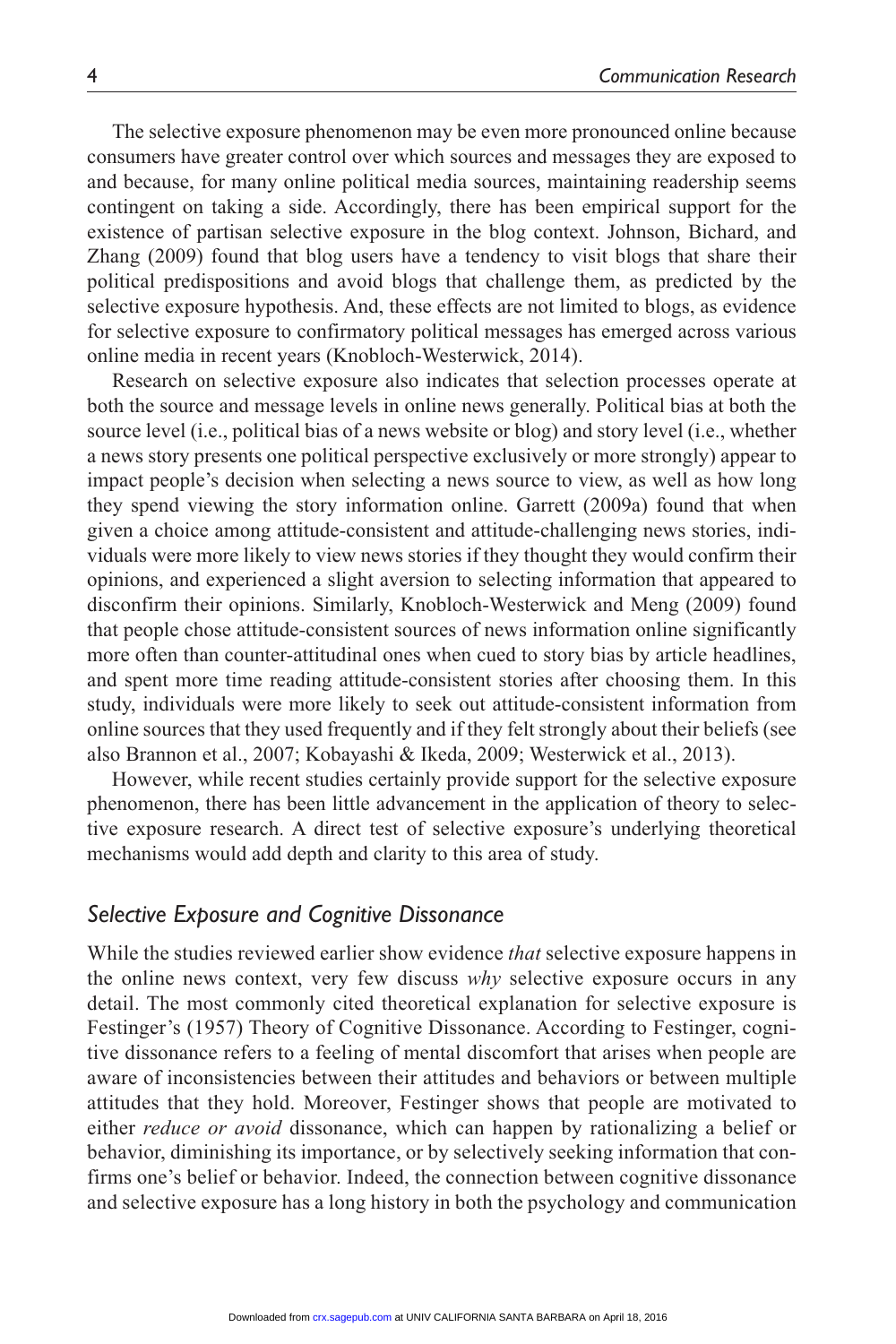literatures (see Cotton, 1985; Donsbach, 2009; Harmon-Jones & Mills, 1999; Knobloch-Westerwick, 2014, for reviews).

There are several ways dissonance could arise from exposure to an attitude-challenging news source or information. Dissonance could arise from the behavior of supporting (e.g., giving viewership to) a source that advances an opposing ideology. Dissonance could also come from a lack of confidence in the accuracy of one's beliefs after seeing attitude-challenging information, which is more likely to come from sources and/or information that uphold opposing ideologies. Selective exposure can reduce dissonance by helping people avoid (a) the behavior of supporting an attitudechallenging news source and (b) the psychologically uncomfortable situation of having their opinion called into question by disconfirming evidence or views. Moreover, selective exposure to attitude-consistent information can help reduce dissonance by reaffirming beliefs that people feel uncertain about (Cotton, 1985; Taber & Lodge, 2006).

Interestingly, most research on selective exposure using cognitive dissonance as its theoretical foundation assumes rather than tests the prediction that people feel dissonance when confronted with attitude-challenging news information (Cotton, 1985). In other words, past studies have not measured whether individuals actually *feel* dissonance when exposed to a counter-attitudinal message (e.g., Brannon et al., 2007; Garrett, 2009a, 2009b; Iyengar & Hahn, 2009; Jonas et al., 2001; Knobloch-Westerwick & Meng, 2009). Instead, these studies give people a choice among several news sources, and then assume anyone who did not select an attitude-challenging source did so because they knew they were likely to experience dissonance. Yet, without measuring cognitive dissonance, these studies cannot prove that people are motivated to seek out like-minded news information as a way of reducing or avoiding dissonance.

To address this problem, the present study examines differences in people's experience of cognitive dissonance when exposed to attitude-challenging, attitude-consistent, and ideologically balanced information. Because cognitive dissonance theory predicts that selective exposure is a dissonance-avoidance strategy, it follows that people likely experience more cognitive dissonance when exposed to attitude-challenging information than when exposed to information that confirms their beliefs, and consequently, that people will select information sources that are attitude-consistent over those that challenge their attitudes. Therefore, the following hypotheses are proposed:

**Hypothesis 1:** News consumers will report higher levels of cognitive dissonance when exposed to attitude-challenging news sources than when exposed to attitudeconfirming or balanced news sources.

**Hypothesis 2:** News consumers will be more likely to select attitude-consistent news sources than attitude-challenging news sources.

### *Credibility and Selective Exposure*

While selective exposure research suggests that people have a preference for sources of information that share their political ideologies and confirm their perspectives (over attitudinally opposing sources), research on information credibility suggests that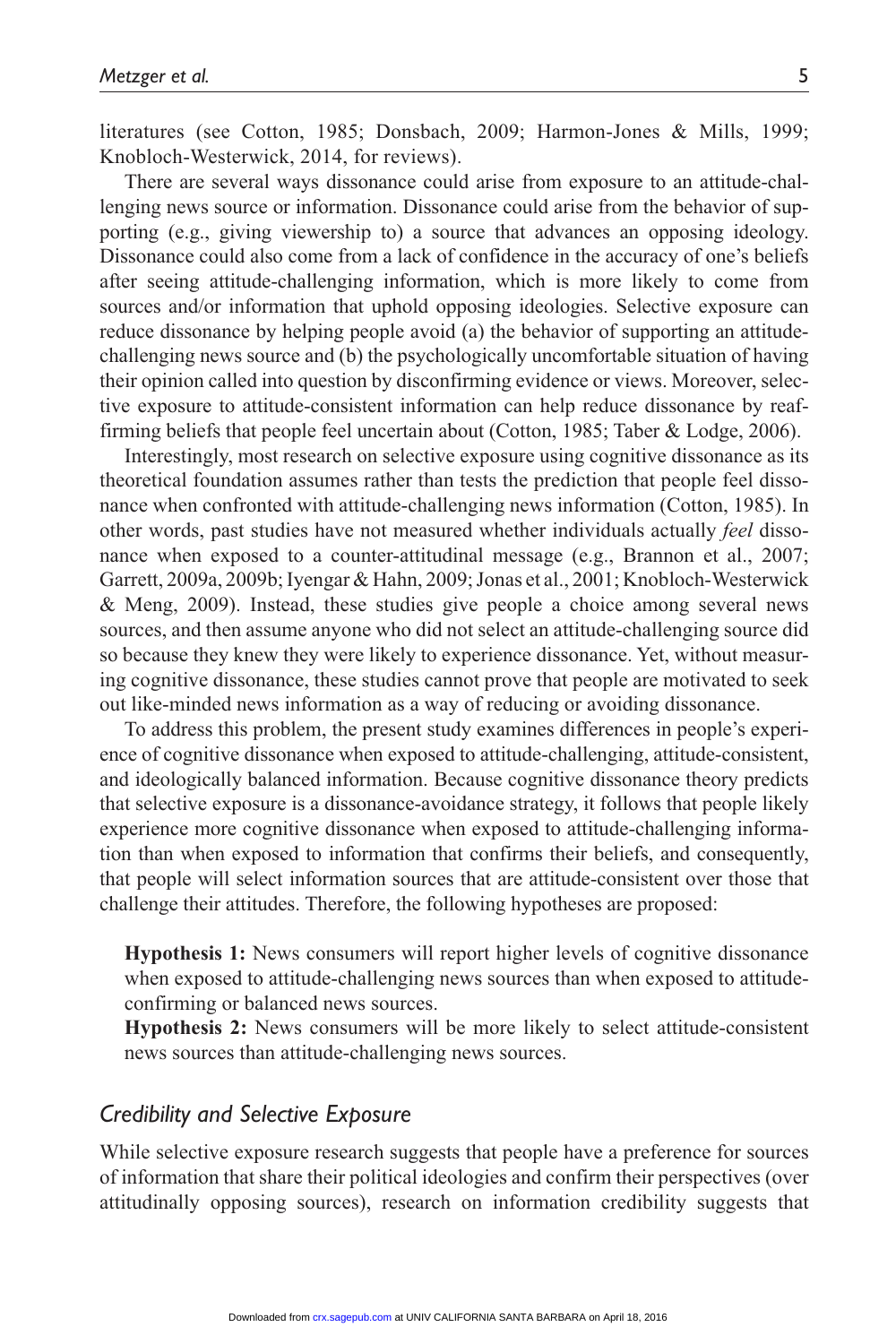people may instead prefer *balanced* sources as more credible than unbalanced ones. This apparent contradiction in whether people favor attitude-consistent or politically balanced (i.e., "objective") sources indicates a complicated relationship among credibility, source balance, and selective exposure. For example, it might indicate that although people find balanced sources more credible than unbalanced sources, they discount the importance of credibility when looking for political information, and thus select attitude-consistent sources. Alternatively, the contradiction might also be explained by research on biased information processing, as explained below.

Credibility, or the believability of a source or information, is typically defined as a function of a source's expertise (e.g., credentials for discussing a topic, depth and breadth of knowledge) and trustworthiness (which is often indicated by the degree of "balance" of the information the source provides, for example, by covering multiple sides of an issue; Berlo, Lemert, & Mertz, 1969; Hovland, Janis, & Kelley, 1953). Credibility can be evaluated at the medium (e.g., Internet, television, newspaper), source (e.g., website, author), and message (e.g., news story) levels (Metzger, Flanagin, Eyal, Lemus, & McCann, 2003). In general research finds sources perceived as high in expertise are considered more credible than sources perceived as low in expertise, and balanced or objective sources (i.e., sources that do not support a particular ideology, as cued by name, affiliations, and the balance of political perspectives they present) are perceived as more credible than unbalanced or biased sources (i.e., sources that hold or advance a particular ideology; Allen, 1991; Pechmann, 1992; Zhao & Capella, 2008). Moreover, research finds that credibility judgments play a role during information search, with people being more likely to select a source that they think is credible than one they think is not credible (Kerstetter & Cho, 2004).

So, while credibility research indicates people would prefer balanced or objective news sources over attitude-consistent sources because they judge them as more credible than unbalanced sources, most studies of selective exposure within the context of partisan news have not examined this comparison because the typical research design used in that research focuses only on attitude-consistent versus attitude-challenging sources, without including balanced sources or information as a selection option (although there are exceptions, for example, Feldman, Stroud, Bimber, & Wojcieszak, 2013; Iyengar & Hahn, 2009). So, an interesting question is the extent to which people's selection decisions will privilege balanced news sources over attitude-consistent news sources due to higher levels of perceived credibility. However, research on biased information processing suggests that the answer to this question may not be as simple as it might first appear.

Studies of bias perception in media coverage find that while people notice and devote greater attention to information that is antagonistic to their point of view, they perceive biased but attitude-congruent information as fair-minded (Gunther & Schmitt, 2004). Thus, while selective exposure to attitude-consistent sources could result from a drive to reduce and avoid dissonance alone, it could alternatively be due to people perceiving information from sources that agree with them is more impartial, and thus more credible—ironically in spite of the fact that those sources are indeed biased. Put another way, this suggests that *people process biased information in biased ways*: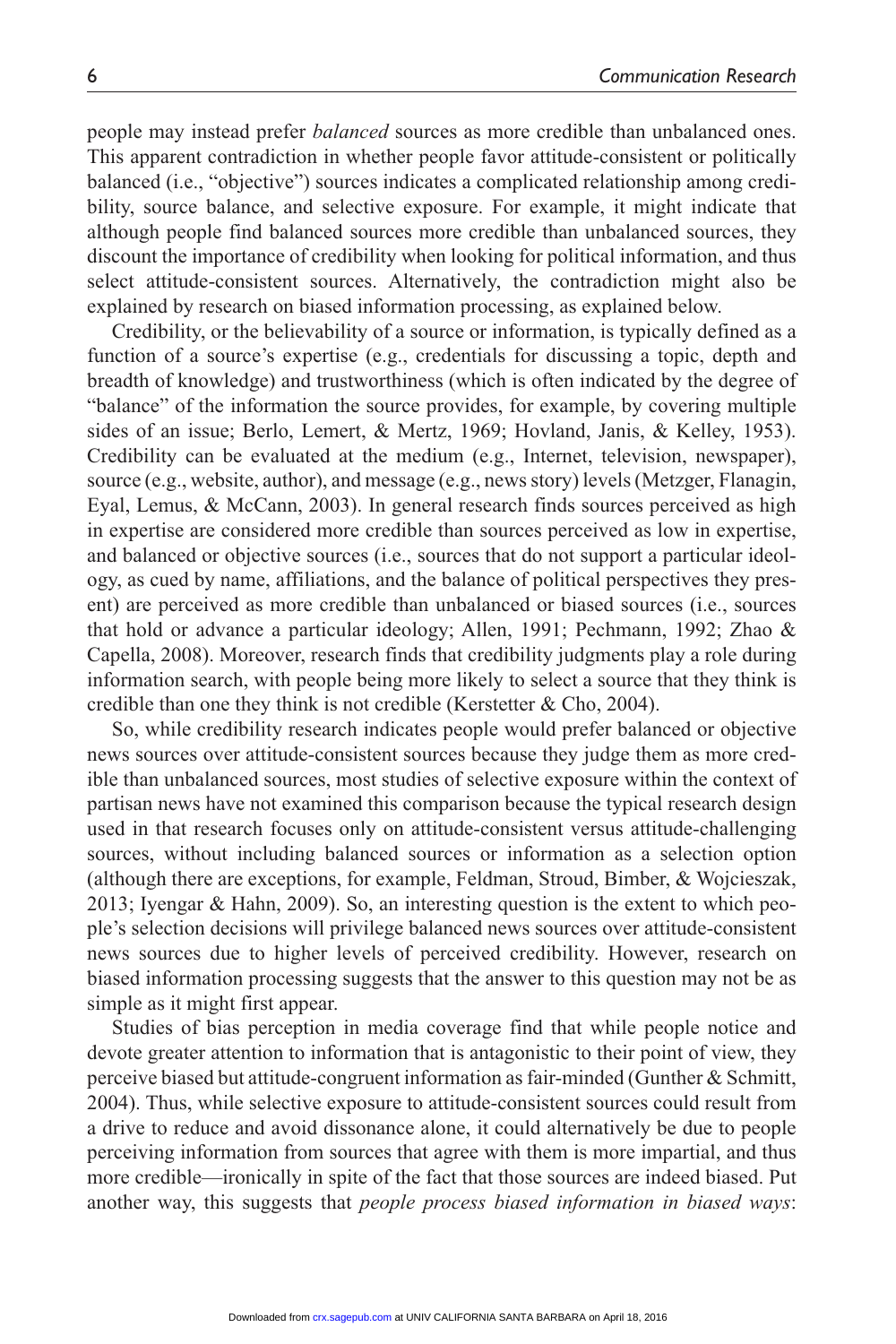They notice bias when the source or message contradicts their attitudes and they use this as a strong *negative* credibility cue, but at the same time, they are rather blind to bias when the source or message is congruent with their attitudes and, in these cases, use attitude congruity as a *positive* credibility cue.

The idea that people may attribute higher levels of quality and fairness to biased but like-minded sources was first suggested in selective exposure research by Fischer, Jonas, Frey, and Schulz-Hardt (2005), and support for this as a possible explanation of selective exposure comes from Kahan and colleagues' cultural cognition thesis (see Kahan, Braman, Cohen, Gastil, & Slovic, 2010; Kahan, Braman, Slovic, Gastil, & Cohen, 2009). The cultural cognition perspective combines elements of Wildavsky's (1987) Cultural Theory of Preference Formation with research in psychology on cognitive heuristics. Wildavsky's theory suggests that people filter information through their personal, cultural identities, and subsequently form opinions about that information. For example, when considering a proposed piece of legislation, people gauge the legislation's ramifications against their own values, consider the opinions of others who have similar values, and evaluate the values of the legislation's source. Kahan et al. (2010) argued that people do this because they tend to perceive like-minded sources as *more* honest, knowledgeable, and impartial than differently minded sources, independent of actual message quality. In other words, they use the source's worldview as a shortcut to assess information credibility, making them more likely to value and choose like-minded sources.2

In an application of the cultural cognition thesis to the study of information processing, Kahan et al. (2010) found that people rated attitude-consistent sources of information as more credible than counter-attitudinal sources. The cultural cognition account is also consistent with Meyer, Marchionni, and Miller (2010) and with Oyedeji (2010), who found that credibility and attitude-consistency with a news source were positively linked, and with the results of Fischer et al.'s work (Fischer et al., 2005; Fischer et al., 2008) on selective exposure arguing that news consumers may use source balance (i.e., whether they feel a source is not politically biased) as a mental shortcut when assessing credibility.

At the same time, research on the hostile media phenomenon suggests that individuals may attribute antagonistic biases even to *unbiased* news sources, especially when they are highly involved in the issue being covered (Christen, Kannaovakun, & Gunther, 2002; Giner-Sorolla & Chaiken, 1994). For example, in a study on perceptions of bias in media coverage of the 1982 Beirut Massacre, both pro-Israeli and pro-Arab viewers perceived antagonistic biases from the same balanced news coverage (Vallone et al., 1985). This demonstrates that "objective" or balanced sources are not always perceived by news consumers as unbiased.

Scholars have only recently begun examining the role of credibility perceptions in partisan selective exposure. Stroud and Lee (2013) found that credibility perceptions for cable news channels mediated the relationship between political party identification and exposure to partisan news. Johnson and Kaye (2013) found a similar relationship among credibility, political predispositions, and exposure to news blogs: Blog users were likely to expose to biased sources that shared their political point of view.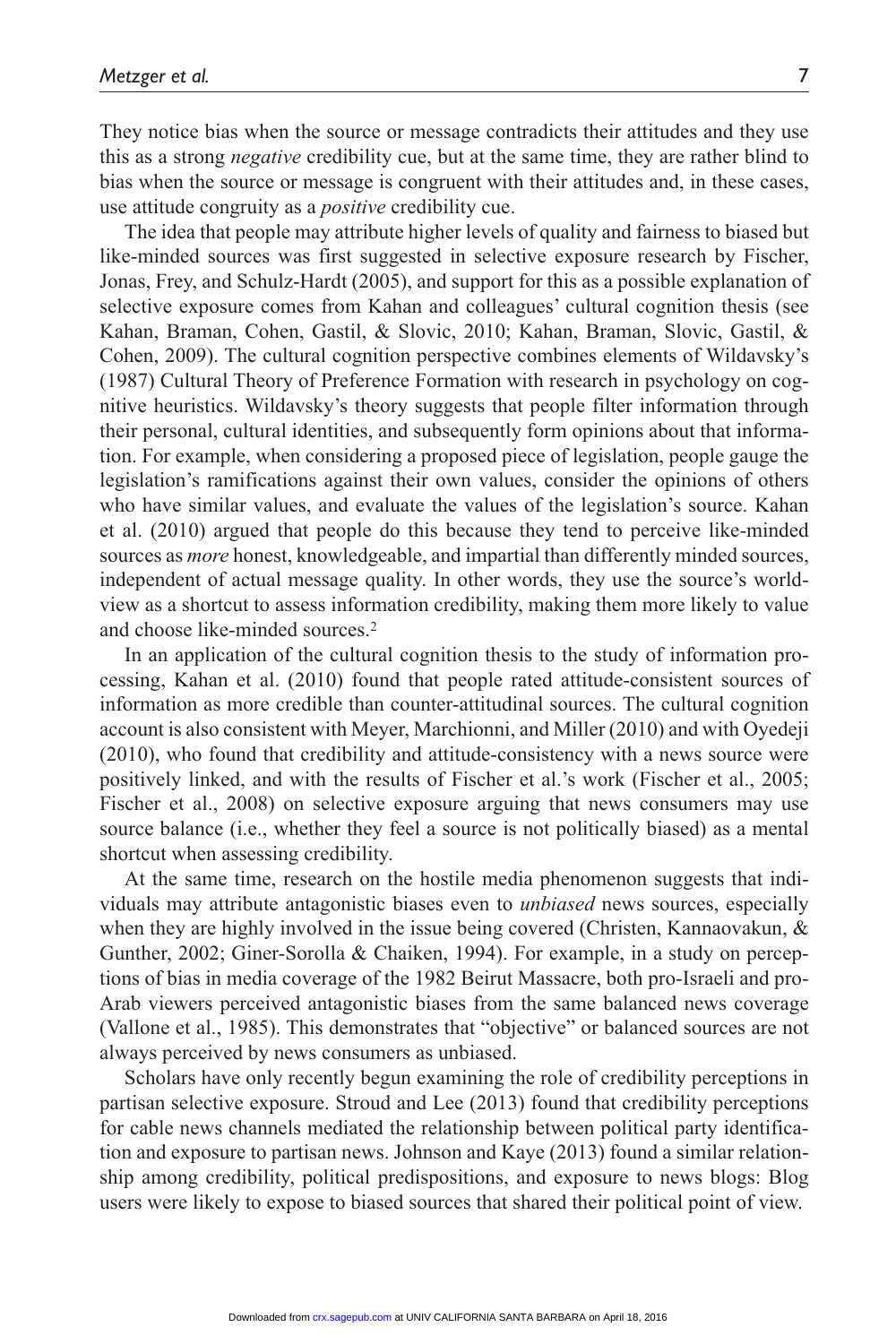In sum, the foregoing research indicates that individuals may find biased, yet attitude-congruent news sources more credible than balanced or opinion-challenging sources because they perceive attitude-congruent sources as more impartial, and thus they may be likely to seek out and rely on like-minded news sources. As such, credibility offers a new theoretical explanation for selective exposure that has only recently begun to be explored. To examine the role of credibility perceptions in selective exposure, the following hypotheses are advanced:

**Hypothesis 3:** News consumers will rate attitude-consistent news sources higher in credibility than attitude-challenging news sources or balanced news sources.

**Hypothesis 4:** News consumers will rate attitude-consistent news stories as more credible than attitude-challenging or balanced news stories.

**Hypothesis 5:** News consumers will be more likely to select attitude-consistent sources than balanced sources.

As discussed previously, information consumers evaluate credibility at both the source and message levels: They may use the political bias of a news source (e.g., a website such as FoxNews.com) as well as cues inherent in the information provided on a news source (e.g., aspects of a particular news story such as whether it presents politically balanced information; see Metzger et al., 2003). However, it is unclear how source bias and story balance may interact to impact credibility perceptions. Therefore, the following research question is proposed:

**Research Question 1:** How does the attitude-consistency of the news source and attitude-consistency of the news story interact to impact credibility judgments?

## **Method**

### *Participants*

An online experiment was used to examine the effects of perceptions of online news credibility and cognitive dissonance on selective exposure. Data for this study were collected by the professional survey research firm Knowledge Networks (now GfK), which maintains a probability-based panel of participants that matches the U.S. population. Panel recruitment is done via address-based sampling. Potential panel members are sent an invitation to join the panel in the mail, and are allowed to sign up by calling, emailing, or returning an application via mail. Panel members are expected to complete one 15- to 20-minute study per week. They are entered in prize drawings as an incentive to complete studies.

A total of 2,146 adults living in the United States participated in this study: 48.6% (1,043) participants were male and 51.4% (1,103) were female; 35.9% (771) identified as Democrat, 27.8% (596) identified as Republican, 24.4% (524) identified as Independent, 5.5% (117) identified as Tea Party members, 0.7% (16) identified as Green Party members, and 4.6% (99) identified as "other"; participants ranged in age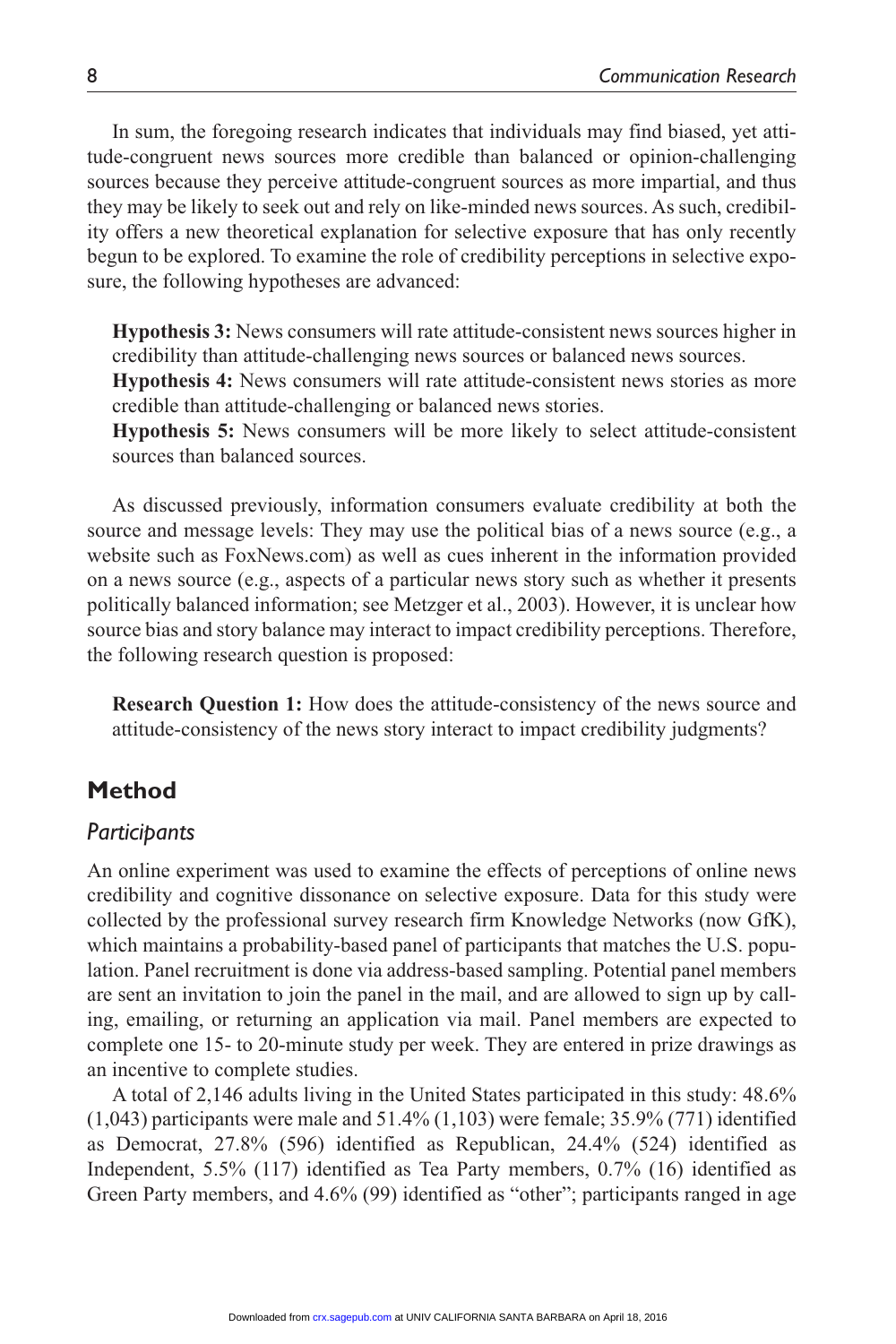

**Figure 1.** Example stimulus.

from 18 to 94 years ( $M = 49.25$  years,  $SD = 16.03$ ); 65.4% (1,403) participants were White, 10.1% (217) were Black, 10.4% (224) were Hispanic, 11.6% (249) identified as "Other, non-Hispanic," and 2.5% (53) identified as mixed-race.

The experiment employed a 3 (source balance: conservative, liberal, or unbiased news source)  $\times$  3 (story balance: conservative, liberal, or balanced news stories) design. Conservative stories were created by providing quotes from Republican politicians (e.g., Mike Huckabee), emphasizing conservative stances on issues (i.e., pro-life, anti-gay marriage) and criticizing liberal viewpoints. Likewise, liberal stories were created by using quotes from Democrat politicians (e.g., Nancy Pelosi), emphasizing liberal stances on issues and criticizing conservative viewpoints. Balanced stories provided quotes about liberal and conservative viewpoints without taking a side. The news sources were all screenshots of websites (see Figure 1 for an example), and included *FoxNews.com* (conservatively slanted traditional source), *NPR.com* (liberally slanted traditional source), *CNN.com* (balanced traditional source), *LiberalOasis.com* (liberal blog), *RedState. com* (conservative blog), and *TheModerateVoice.com* (balanced blog). The news sources were categorized as liberal, conservative, or balanced based on study participants' own perceptions, as detailed in "Measures" section.

The news sources were manipulated to include stories on two issues: the legalization of gay marriage in Washington, D.C., and budget cuts to Planned Parenthood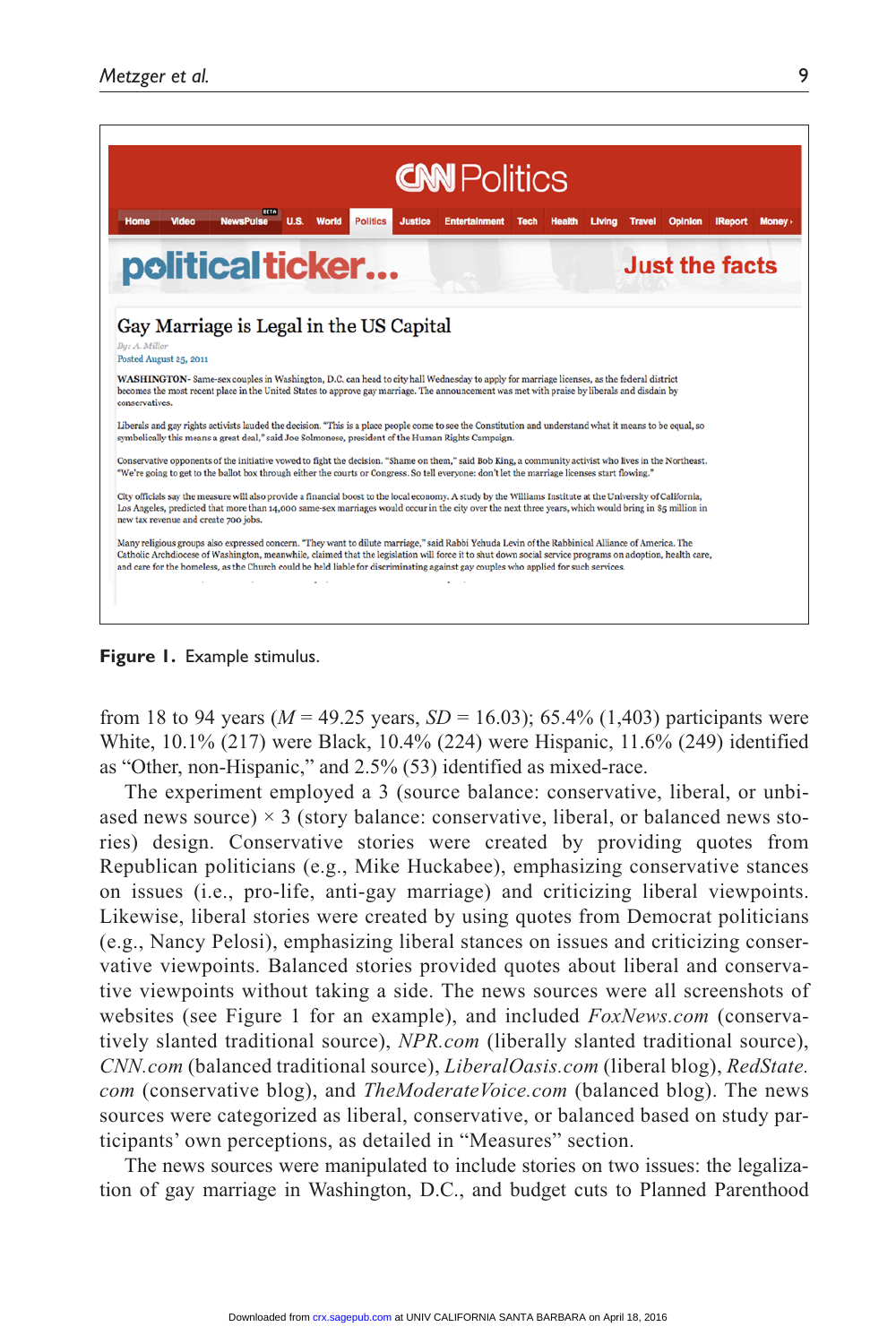programs because of the organization's support of abortion. These stories were manipulated as mentioned above to be either balanced (present opposing views on the issue) or unbalanced (emphasize either the liberal or conservative perspective on the issue).

Each participant in the experiment saw only one news source and read only one story from that source, selected randomly from among the experimental stimuli. After viewing the source and story (i.e., the news website), participants answered questions pertaining to the degree of cognitive dissonance they felt while reading the story, their evaluations of the credibility of the news sources, and other variables, including selective exposure, as described next.

### *Measures*

The dependent and independent variables in this study, as well as several control and demographic variables were measured via several items. The independent variables were pilot tested to ensure that people would correctly perceive differences based on the source type, source balance, and story balance manipulations. Results of these pretests are described below where relevant. In addition, manipulation checks were employed within the main study.

*Source balance.* Source balance was conceptualized in terms of a news source's political conservatism, liberalism, or objectivity. Unbalanced sources are those that are known to espouse a certain political perspective, whereas objectivity was operationalized in terms of sources that are recognized to have no clear affiliation with a conservative or liberal political ideology. The study included both traditional news outlets and blogs, although differences between them were not examined in this study. Sources in the conservative conditions were *Fox News* and *Red State* (a leading conservative news blog). Sources in the liberal conditions were *NPR* and *Liberal Oasis* (a popular liberal news blog). Sources in the balanced conditions were *CNN* and *The Moderate Voice* (self-described as one of the most respected centrist news blogs). All sources were pilot tested with a separate sample to assess whether people associated the correct political bias with each source, or lack of bias for the balanced sources. Results of the pilot test were significant and consistent with expectations.

In addition to the pilot study, participants' perception of source balance was also measured in the main experiment directly on a 5-point Likert-type scale  $(1 =$ *conservative*,  $5 = liberal$ . As expected, liberal sources ( $M = 3.76$ ,  $SD = 1.31$ ) were rated significantly higher on the scale than balanced sources  $(M = 3.24, SD = 1.24)$ , which were themselves rated significantly higher on the scale than the conservative sources ( $M = 2.28$ ,  $SD = 1.16$ ).<sup>1</sup> In this way, participants' perception of source balance was used as a manipulation check to ensure that participants understood correctly the political bias of the source they saw. Anyone who failed the manipulation check was excluded from further analysis.3

*Story balance.* As with source balance, story balance was both manipulated and measured in this study. The news stories were written as either unbalanced or balanced by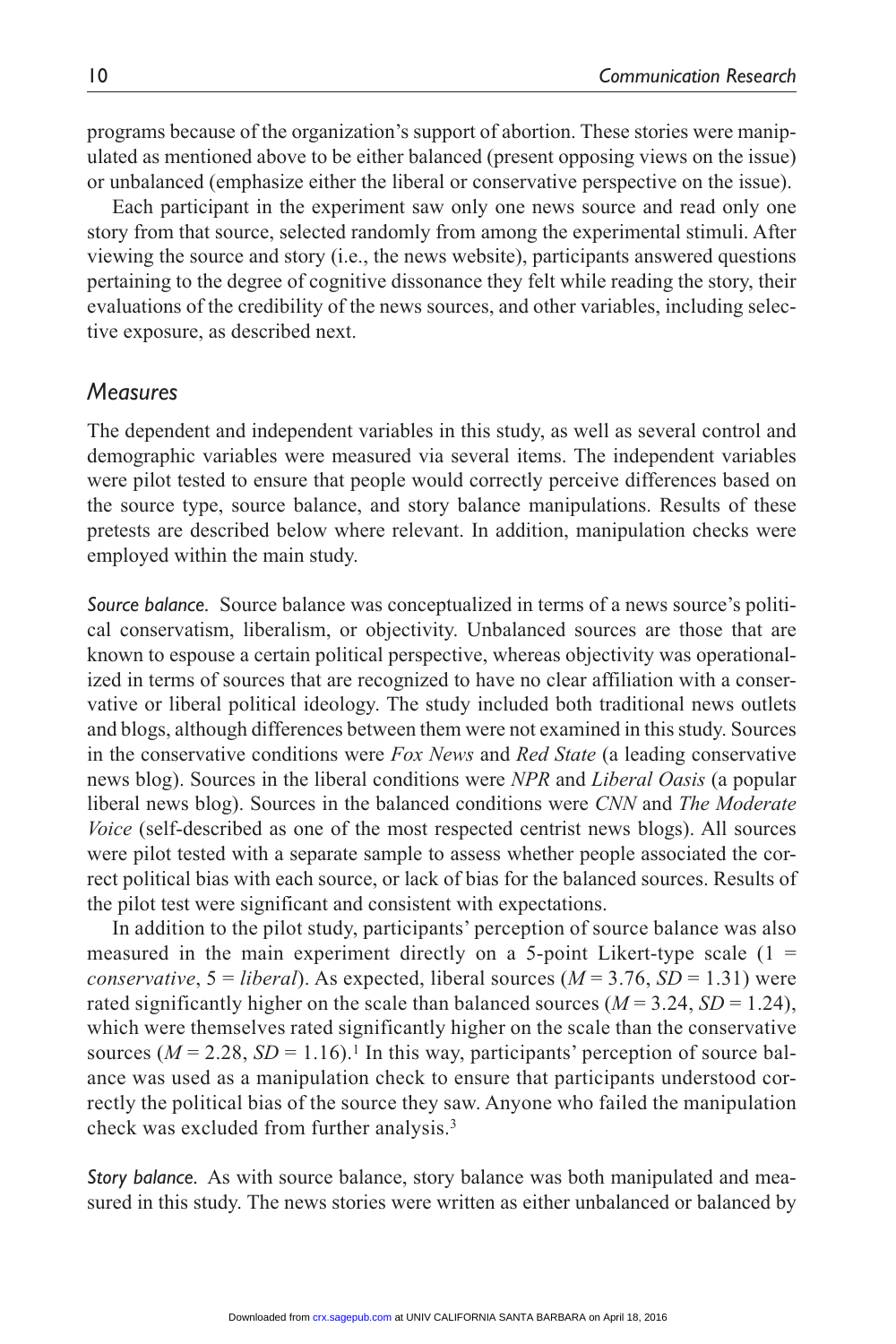either (a) emphasizing liberal views on the issue and presenting those views as superior to conservative views, (b) emphasizing conservative views on the issue and presenting those views as superior to liberal views, or (c) presenting both liberal and conservative views on the issue equally and as equally valid. Stories in categories (a) and (b) were coded as unbalanced, whereas stories in category (c) were coded as balanced.

Participants' perceptions of story balance were measured on a Likert-type scale  $(1 = conservative, 7 = liberal)$ . Analyses showed that liberal stories  $(M = 5.38,$  $SD = 1.36$ ) were rated significantly higher on the scale than either balanced stories  $(M = 3.95, SD = 1.47)$  or conservative stories  $(M = 2.42, SD = 1.68)$ . This variable was used as a check on the story balance manipulation in order to ensure that participants understood correctly the bias of the story they read. Anyone who failed the manipulation check was excluded from further analysis.

*Political ideology.* Political ideology was measured by asking participants which political party they most identify with (Democratic, Republican, Green, Tea, Independent, or other). Those who identified with the Democratic or Green party were coded as liberal, participants who identified with the Republican or Tea party were coded as conservative, and those who identified as Independent or "other" were coded into their own groups.

*Attitude-consistency of source.* To operationalize attitude-consistency between source and participant (i.e., whether a participant saw an attitude-challenging, attitude-consistent, or balanced source), a variable was created based on each participant's political party identification and the source balance manipulation. People who identified as members of the Democratic or Green Party who saw a liberal source were categorized as having seen an "attitude-consistent" source, as were people who identified as members of the Republican or Tea Party who saw one of the conservative sources. People who identified with a liberal political party and who saw a conservative source were coded as having seen an "attitude-challenging" source, as were people who identified with a conservative party and who saw a liberal source. Liberal and conservative participants who saw a balanced source were coded into a third category, as having seen a source that was neither attitude-consistent nor attitude-challenging.

Independents could not be reliably coded as having seen an attitude-consistent or attitude-challenging source, so two separate categories were created such that Independents were coded as having seen either a balanced news source or an unbalanced news source.

*Attitude-consistency of story.* To determine whether a participant saw an attitudechallenging, attitude-consistent, or balanced story, a variable was created based on each participant's score on an issue-support scale. Participants were asked for their opinion regarding gay marriage ("I believe that gay men and women should be allowed to marry") and Planned Parenthood ("I believe that Planned Parenthood should continue to receive federal funding") on a 5-point Likert-type scale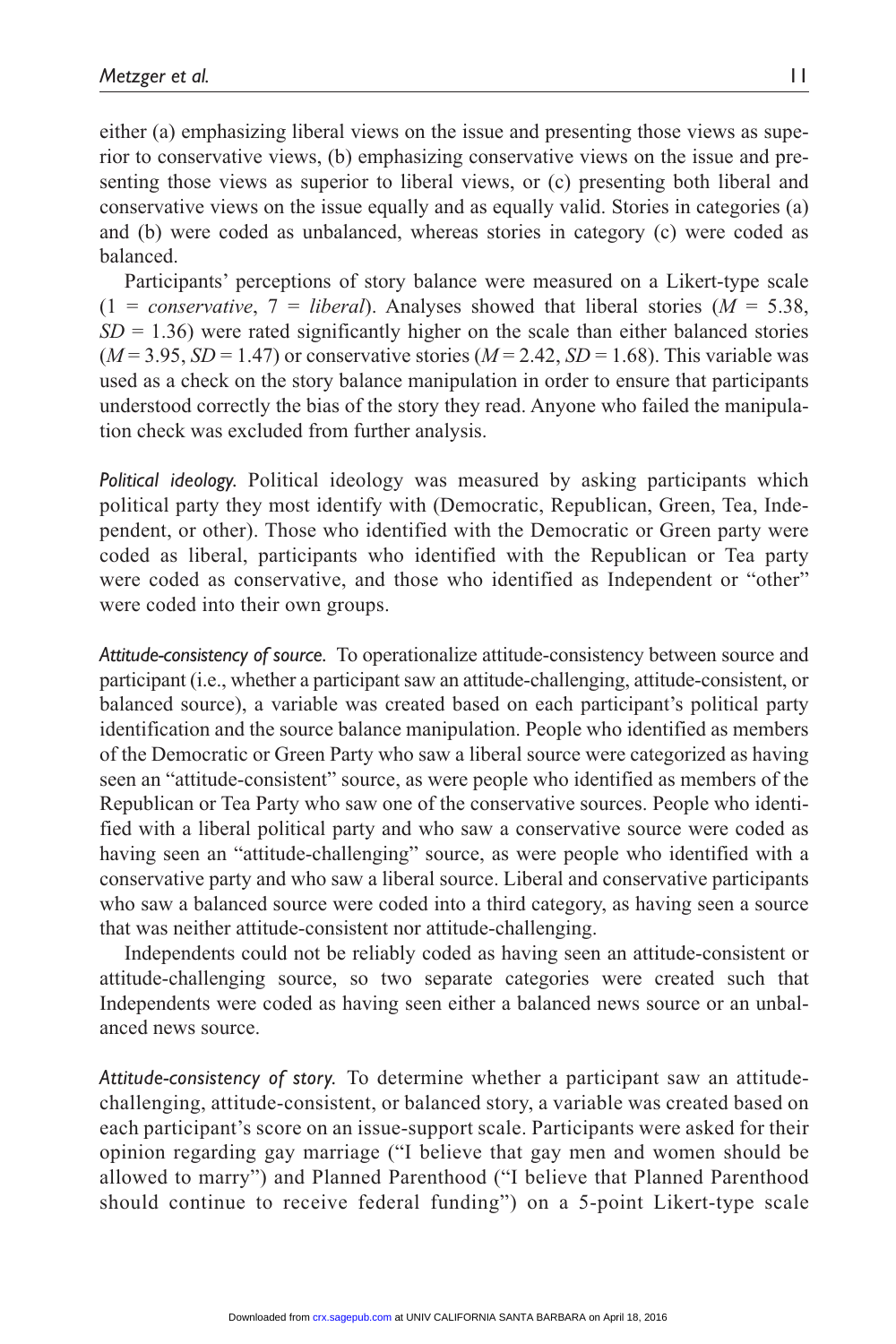(1 = *strongly disagree*, 5 = *strongly agree*). Participants were coded as seeing an attitude-consistent news story if they (a) indicated a 1 or 2 on the issue-support scale and saw a conservative story or (b) indicated a 4 or 5 on the issue-support scale and saw a liberal story. Participants were coded as seeing an attitude-challenging story if they (a) indicated a 1 or 2 on the issue-support scale and saw a liberal story or (b) indicated a 4 or 5 on the issue-support scale and saw a conservative story. All participants who saw a balanced story were coded as having seen a story that was neither attitude-consistent nor attitude-challenging. As before, Independents could not be coded reliably as having seen an attitude-consistent or attitude-challenging story, so two separate categories were created: Independents were coded as having seen either a balanced story or an unbalanced story.

*Credibility perceptions.* Story and source credibility were measured using items developed by Flanagin and Metzger (2000). Story credibility was defined in terms of the completeness ("How complete is the information presented in this news story?"), accuracy ("How accurate do you find the information to be?"), bias ("How unbiased do you find the information to be?"), trustworthiness ("How trustworthy do you find the information to be?"), and credibility ("How credible do you find the information to be?") of the information presented in the news story. Each of these dimensions was measured on a 5-point Likert-type scale. The scale was constructed by averaging across scores on the five dimensions. Cronbach's alpha reliability coefficient for the scale was .87.

Source credibility was conceptualized as participants' perceptions of a news source's bias, professionalism, and trustworthiness, and was assessed using four items, each on a 5-point Likert-type scale. Items included "How biased do you find this website to be?" (reverse coded) "How much do you trust this website?" "How professional do you find this website to be?" and "How credible do you feel this website is?" The scale was constructed by averaging across scores on the four items. Cronbach's alpha for the scale was .82.

*Cognitive dissonance.* As mentioned earlier, past research has mostly assumed rather than actually measured the experience of cognitive dissonance as a result of exposure to attitude-inconsistent information (Cotton, 1985; Devine, Tauer, Barron, Elliot, & Vance, 1999). Indeed, besides measuring general arousal levels after exposure to information, the only existing measure of cognitive dissonance is the "dissonance thermometer" developed by Elliot and Devine (1994). Although useful, the dissonance thermometer is an indirect measure in that it gauges self-reported affect that is theoretically associated with cognitive dissonance (discomfort). But cognitive dissonance has both affective and cognitive dimensions (Martinie, Milland, & Olive, 2013). Moreover, the dissonance thermometer has only been applied in the situation of dissonance aroused within the counter-attitudinal advocacy paradigm (i.e., writing a counter-attitudinal essay), rather than by exposure to news information, which is a quite different psychological context.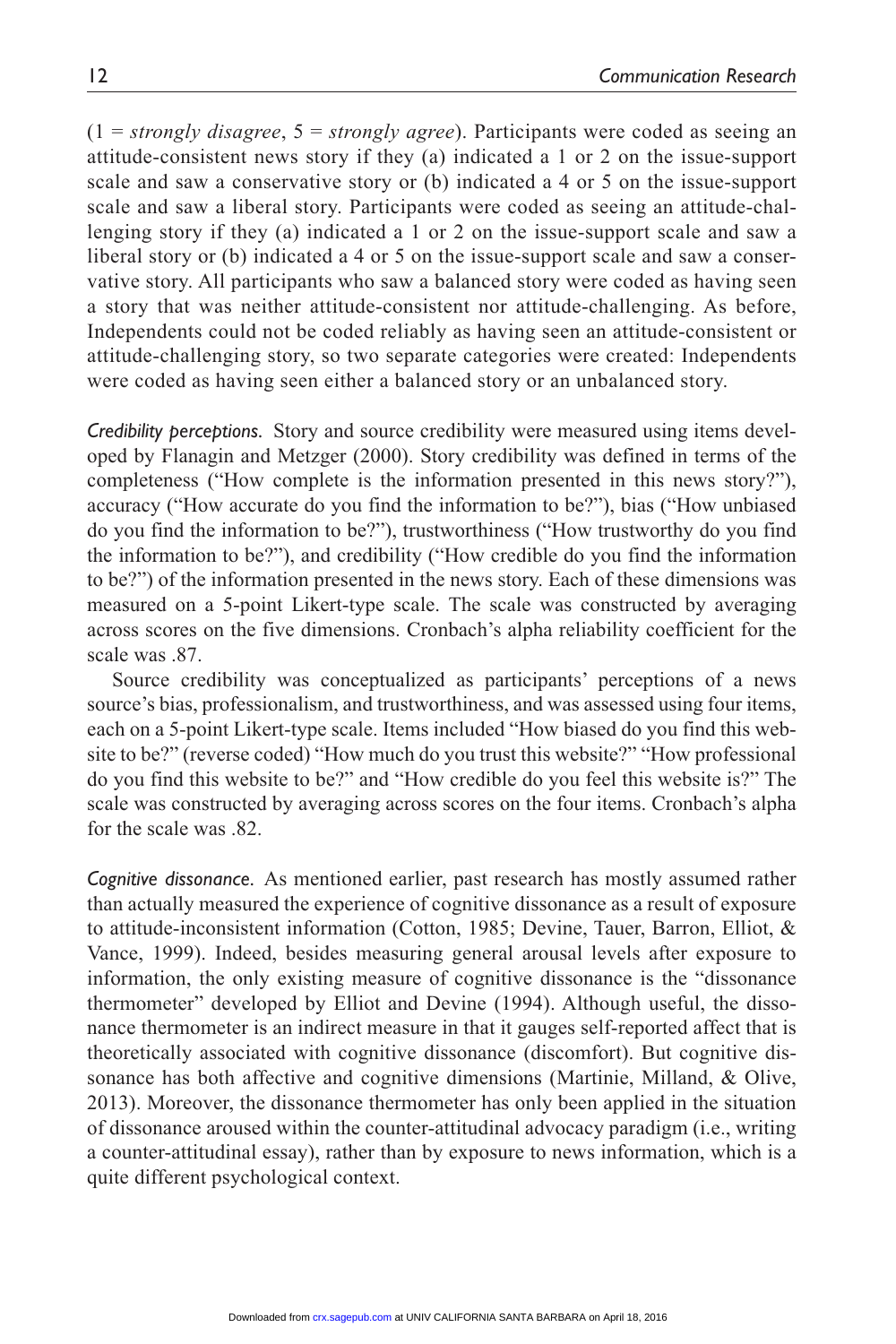Because there are no existing measures of cognitive dissonance stemming from exposure to attitude-challenging news sources/information and that tap into the cognitive and affective dimensions of cognitive dissonance, a new scale was developed to assess participants' experience of dissonance while reading the news site and story. Consistent with past self-report measures of the dissonance people experience when forced to advocate for a position they disagree with (Elliot & Devine, 1994), dissonance was conceptualized as mental discomfort arising from inconsistency between two beliefs (i.e., in our case a participant's belief on an issue and the belief expressed in a news story about that issue) or between a belief and an action (i.e., identification with a political party and support for a news source that holds an opposing political ideology). Dissonance was measured by averaging responses across nine 5-point Likert-type scale items that were designed to tap into the cognitive or emotional dimensions of cognitive dissonance (Martinie et al., 2013). Items included, "I regret reading this news story," "This news source makes me uncomfortable," "I disliked reading this story because it challenged my beliefs," "I agreed with the stance taken in the article" (reverse coded), "I felt uncomfortable while reading this news story," "This story made me question my own beliefs about the issue [gay marriage or abortion]," I enjoyed reading this news story" (reverse coded), "I would feel uncomfortable supporting this news source," and "I like this news source" (reverse coded). Cronbach's alpha for the scale was .82.

*Selective exposure.* Selective exposure was conceptualized as the likelihood that participants would use a news source again in the future. It was measured by asking participants, "How likely would you be to select this website rather than another source for news information in the future?" (5-point Likert-type scale, 1 = *not at all likely*, 5 = *very likely*). Although this is not a direct behavioral measure, meta-analytic research suggests that behavioral intent is a reliable predictor of actual behavior (Sheeran, 2002). While a direct behavioral measure of news source selection would have been preferred, the present selective exposure measure was necessary because most participants would be likely to select attitude-consistent sources if given a choice (Knobloch-Westerwick & Meng, 2009), and this would have precluded the ability to compare the amount of dissonance invoked by attitude-consistent versus attitude-challenging sources, which is key to this study. Similar "forced exposure" designs have a long history in selective exposure research (see Fischer & Greitemeyer, 2010) and have been employed in recent studies as well (e.g., Arceneaux, Johnson, & Murphy, 2012; Coe et al., 2008; Feldman et al., 2013). Also, measuring selective exposure via self-reported likelihood of news consumption (rather than via behavioral observation) is common in the literature (e.g., Garrett, 2009b; Johnson et al., 2009; Kobayashi & Ikeda, 2009; Melican & Dixon, 2008; Stroud, 2008).

*Source familiarity.* Research indicates that familiarity with a news source impacts people's perceptions of that source in biased ways. For example, frequent users of particular news sources, including mainstream news and blogs, rate those sources as more credible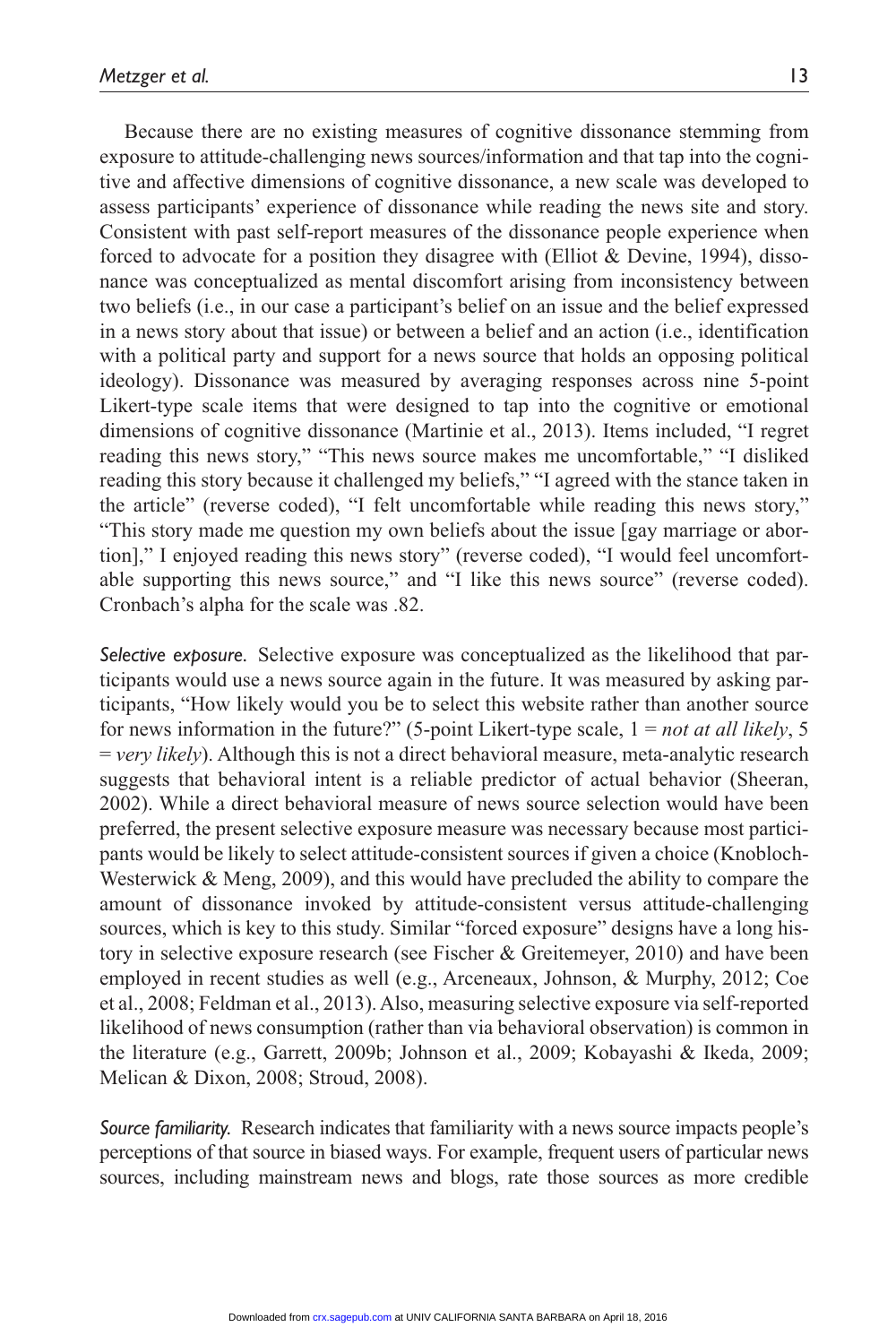|                                      | Attitude-challenging Attitude-consistent<br>source |      | source            |      | <b>Balanced</b><br>source |    |                                             |  |
|--------------------------------------|----------------------------------------------------|------|-------------------|------|---------------------------|----|---------------------------------------------|--|
|                                      | M                                                  | SE   | м                 | SF   | M                         | SF |                                             |  |
| Dependent variable                   |                                                    |      |                   |      |                           |    |                                             |  |
| Cognitive dissonance (H1)            | 2.92                                               | 0.04 | 2.36              | 0.04 | 2.58                      |    | $0.04$ 50.51***                             |  |
| Selective exposure (H2<br>and $H5$ ) | 1.70                                               | 0.06 | 2.52              | 0.07 |                           |    | 2.34, 0.07 39.43***                         |  |
| Source credibility (H3)              | 2.31                                               | 0.05 | 3.05 <sub>b</sub> | 0.05 |                           |    | 3.14 <sub>h</sub> 0.06 68.76 <sup>***</sup> |  |
| Story credibility (H4)               | 2.32                                               | 0.08 | 3.00 <sub>z</sub> | 0.10 |                           |    | 3.19, 0.25 11.49**                          |  |

**Table 1.** Mean Differences on Dependent Variables Among Partisans Viewing Attitude-Challenging, Attitude-Consistent, and Balanced News Sources.

*Note.* Row means with common subscripts do not differ significantly from one another. \*\**p* < .001.

compared with news sources that individuals use less frequently (Johnson & Kaye, 2009). Thus, the present study controls for source familiarity in all relevant analyses. Participants were asked how familiar they were with the news website they viewed in the study, measured on a 5-point Likert-type scale (1 = *not at all familiar*, 5 = *very familiar*).

## **Results**

Hypothesis 1 was tested via an ANCOVA with source attitude-consistency (i.e., attitude-consistent, attitude-challenging, and balanced sources) as the independent variable and cognitive dissonance as a dependent variable, controlling for source familiarity. Hypothesis 1 predicted that participants would report higher levels of cognitive dissonance when exposed to attitude-challenging news sources than when exposed to attitude-consistent or balanced news sources. As mentioned earlier, participants were excluded from analysis if they failed the source balance manipulation check. The analysis revealed a significant main effect for source attitude-consistency on cognitive dissonance,  $F(2, 689) = 50.51$ ,  $p < .001$ ,  $\eta_{p}^{2} = .13$ . Post hoc tests showed that viewing attitude-challenging news sources  $(M = 2.92, SE = 0.04)$  caused significantly greater cognitive dissonance than did attitude-consistent  $(M = 2.36, SE = 0.04)$ or balanced  $(M = 2.58, SE = 0.04)$  news sources (see Table 1). In addition, balanced news sources caused significantly more cognitive dissonance than attitude-consistent sources. Hypothesis 1 was supported.

Hypotheses 2 and 5 were tested using ANCOVA with source attitude-consistency (i.e., attitude-consistent, attitude-challenging, and balanced sources) as the independent variable and selective exposure as the dependent variable. Again, participants were excluded from analysis if they failed the source balance manipulation check. The hypotheses predicted that participants would be more likely to select attitude-consistent news sources than either attitude-challenging news sources (Hypothesis 2) or balanced news sources (Hypothesis 5). An ANCOVA controlling for news source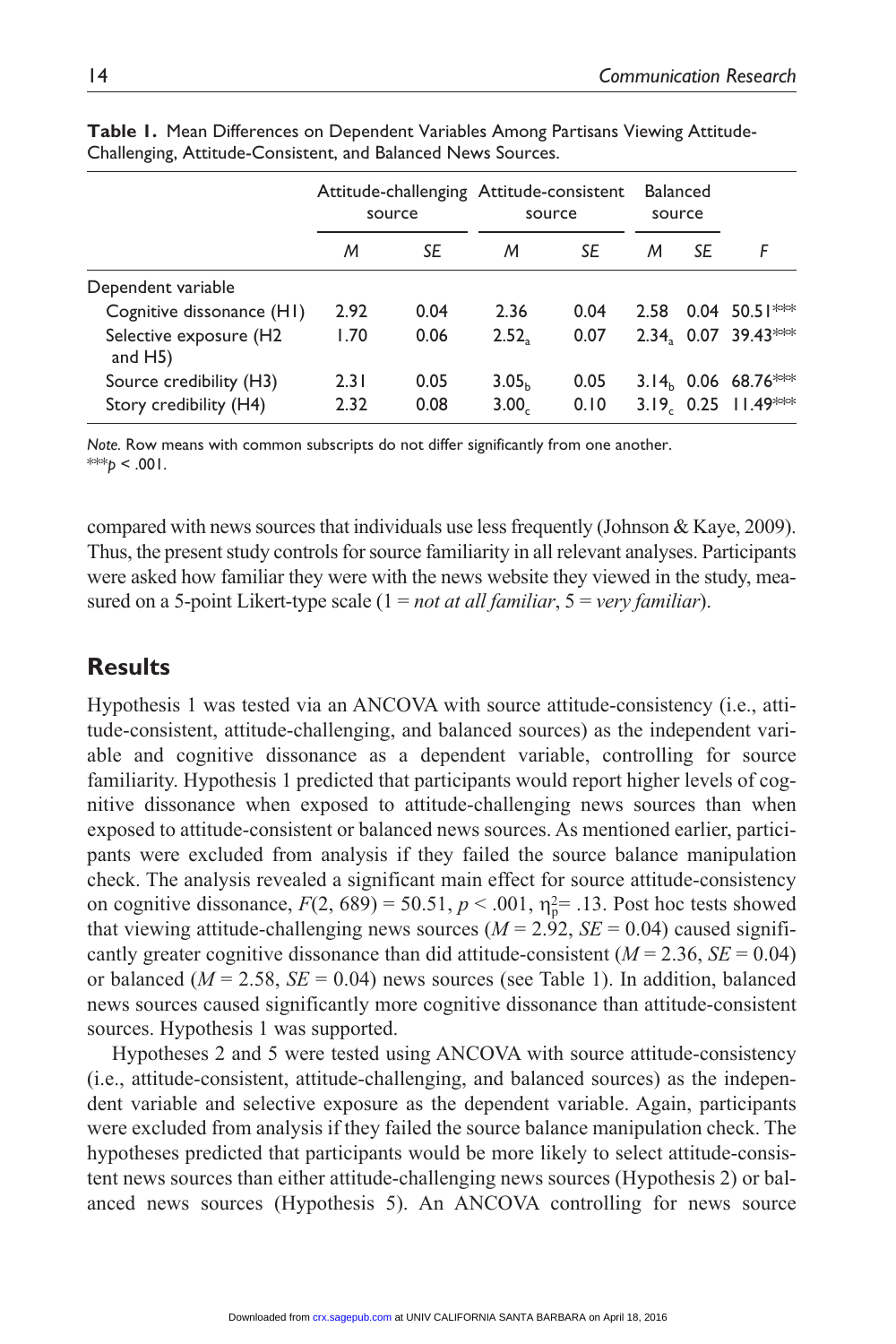|                    |      | Balanced source | Unbalanced source |      |  |
|--------------------|------|-----------------|-------------------|------|--|
|                    | м    | SE              | м                 | SE   |  |
| Selective exposure | 2.38 | 0.10            | 1.77              | 0.07 |  |
| Source credibility | 2.98 | 0.08            | 2.38              | 0.06 |  |
| Story credibility  | 3.32 | 0.40            | 2.48              | 0.19 |  |

**Table 2.** Follow-Up Analyses With Nonpartisans and Issue-Neutrals, Mean Differences on Selective Exposure and Credibility.

*Note.* All row means are significantly different at *p* < .001.

familiarity revealed a significant main effect for source attitude-consistency on selective exposure,  $F(3, 910) = 39.43$ ,  $p < .001$ ,  $\eta_p^2 = .12$ . Post hoc follow-up tests showed that liberals and conservatives who saw an attitude-consistent source  $(M = 2.52, SE =$ 0.07) were significantly more likely to say they would return to the news source in the future compared with liberals and conservatives who saw an attitude-challenging source  $(M = 1.70, SE = 0.06)$ . However, there was no significant difference between liberals and conservatives who saw an attitude-consistent source and those who saw a balanced source  $(M = 2.34, SE = 0.07)$  in terms of selective exposure (see Table 1). Thus, the data support Hypothesis 2 but do not support Hypothesis 5.

Although not directly addressed in Hypothesis 2, the results for political Independents offer further support for this hypothesis if we consider that a balanced source is "attitudinally consistent" for Independents, whose stance is neither liberal nor conservative, and indeed may include views from both ends of the political spectrum. The data show that independents who saw a balanced source  $(M = 2.38, SE =$ 0.10) were more likely to report they would return to the news source than independents who saw an unbalanced source  $(M = 1.77, SE = 0.07;$  Table 2). Comparing this with the data reported in the previous paragraph (and in Table 1), Independents who saw a balanced source were also more likely to say they would return to it than liberals and conservatives who saw an attitude-challenging source, and liberals and conservatives who saw an attitude-consistent source were more likely to return to it than independents who saw an unbalanced source. Finally, liberals and conservatives who saw a balanced source said they were more likely to return to it than did liberals and conservatives who saw an attitude-challenging source and independents who saw an unbalanced source. These results are consistent with Hypothesis 2 in that they show a preference for attitudinally consistent sources of news.

Hypothesis 3 predicted that participants would rate attitude-consistent sources higher in credibility than attitude-challenging or balanced sources. Participants were again excluded from analysis if they failed the source balance manipulation check. An ANCOVA was performed to test Hypothesis 3, with source attitude-consistency as the independent variable and source credibility as the dependent variable, controlling for source familiarity. Analyses revealed a significant main effect for source attitudeconsistency on source credibility,  $F(3, 939) = 68.76$ ,  $p < .001$ ,  $\eta_p^2 = .18$ . Pairwise comparisons showed that liberals and conservatives who saw an attitude-consistent source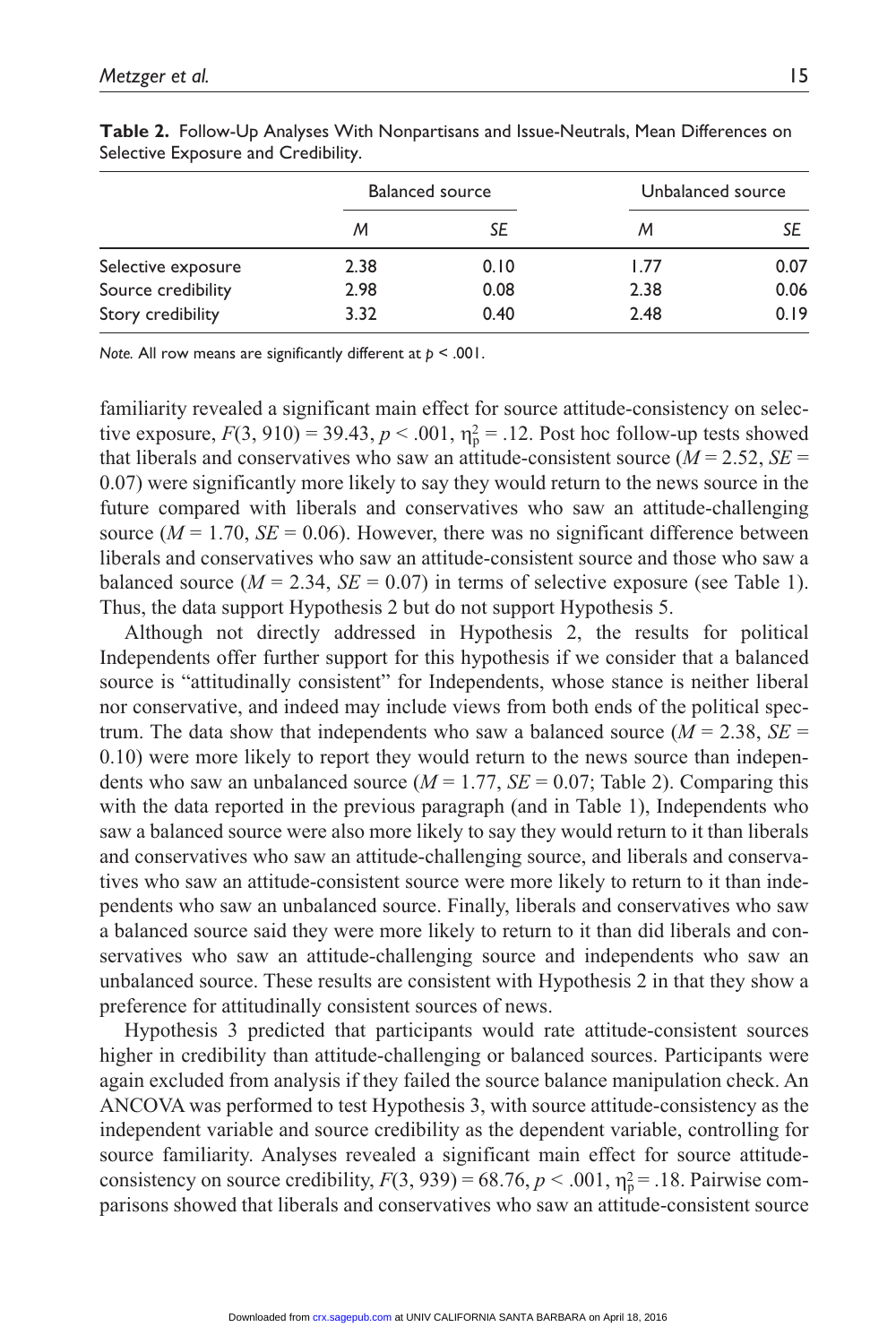$(M = 3.05, SE = 0.05)$  perceived it as significantly more credible than those who saw attitude-challenging source ( $M = 2.31$ ,  $SE = 0.05$ ). In addition, liberals and conservatives who saw a balanced source  $(M = 3.14, SE = 0.06)$  judged it as significantly more credible than an attitude-challenging source, but not more credible that an attitudeconsistent source (see Table 1). Also, as shown in Table 2, independents who saw a balanced source ( $M = 2.98$ ,  $SE = 0.08$ ) judged it as significantly more credible than independents who saw an unbalanced source  $(M = 2.38, SE = 0.06)$  as well as liberals and conservatives who saw an attitude-challenging source. Thus, Hypothesis 3 was partially supported: Individuals do judge attitude-consistent sources as significantly more credible than attitude-challenging sources, but there was not a significant difference between the credibility of attitude-consistent sources and balanced sources.

Hypothesis 4 predicted that participants would rate attitude-consistent news stories as more credible than attitude-challenging or balanced news stories. An ANCOVA was performed with story attitude-consistency as the independent variable and story credibility as the dependent variable, controlling for source familiarity, and excluding any participant if they failed the story balance manipulation check. Analyses showed a significant main effect for story attitude-consistency on story credibility,  $F(4, 242) = 11.49$ ,  $p < .001$ ,  $\eta_p^2 =$ .16. As shown in Table 1, people who saw an attitude-consistent story ( $M = 3.00$ ,  $SE =$ 0.10) perceived it as significantly more credible than people who saw an attitude-challenging story ( $M = 2.32$ ,  $SE = 0.08$ ) but no different from balanced stories ( $M = 3.19$ ,  $SE =$ 0.25). In addition, people with a liberal or conservative issue stance rated balanced stories  $(M=3.06, SE=0.10)$  as significantly more credible than attitude-challenging stories  $(M=$ 2.32, *SE* = 0.08). Moreover, Table 2 shows people who were neutral on the issue presented in the story judged balanced stories ( $M = 3.32$ ,  $SE = 0.40$ ) as significantly more credible than unbalanced stories ( $M = 2.48$ ,  $SE = 0.19$ ). Hypothesis 4 was thus partially supported: Attitude-consistent stories were judged as more credible than attitude-challenging stories, but they were not judged as significantly more credible than balanced stories.

Research Question 1 asked about the interaction between the attitude-consistency of the source and the attitude-consistency of the story on participants' judgment of the source's credibility. To answer this question, which gets to the issue of whether people rate attitude-consistent sources that also display attitude-consistent information at the story level as more credible than other combinations of attitudinally consistent, inconsistent, or balanced sources and stories, participants were first coded into seven categories: (a) Liberals or conservatives who saw an attitude-consistent story from an attitude-consistent source were coded as seeing "very consistent" information. (b) Liberals or conservatives who saw an attitude-consistent story from a balanced source or a balanced story from an attitude-consistent source were coded as seeing "somewhat consistent" information. Independents who saw an unbalanced story from a balanced source or a balanced story from an unbalanced source were also coded as seeing "somewhat consistent" information. (c) Liberals and conservatives who saw a balanced story from a balanced source were coded as seeing "very balanced" information. (d) Liberals and conservatives who saw an attitude-challenging story from a balanced source or a balanced story from an attitude-challenging source were coded as seeing "somewhat challenging" information. (e) Liberals and conservatives who saw an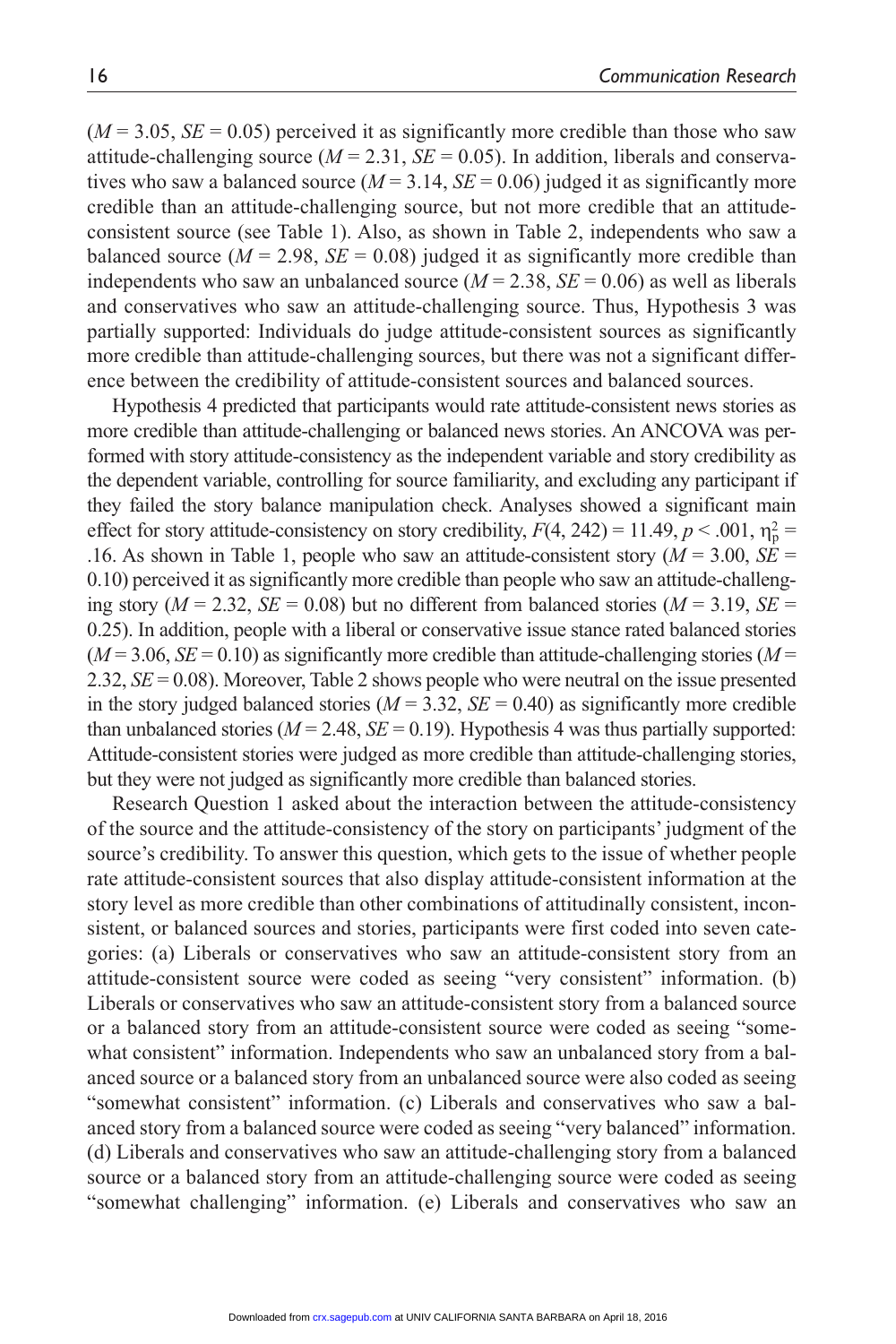attitude-challenging story from an attitude-challenging source were coded as seeing "very challenging" information. (f) Independents who saw an unbalanced story from an unbalanced source were coded as seeing "very unbalanced" information. (g) Finally, independents who saw a balanced story from a balanced source were coded as seeing "very balanced" information, but were analyzed separately from liberals and conservatives who saw "very balanced" information, because it could not be determined whether they fit better in the "very consistent" or "very balanced" category.

To answer Research Question 1, an ANCOVA was run with the seven-category source-by-story-attitude-consistency variable as the independent variable, source credibility as the dependent variable, and source familiarity as a control. This approach was taken because a conventional mathematical interaction term could not correctly classify the data into the relevant categories because of the inclusion of the political Independents. This approach offers an alternative way to determine whether attitude-consistency at both the source and story levels simultaneously affect credibility perceptions, as posed by Research Question 1. As before, participants were excluded from analysis if they failed either the source balance or story balance manipulation check.

A significant effect was found for source-and-story attitude-consistency on source credibility,  $F(6, 547) = 26.31, p < .001, \eta_p^2 = .22$ . As shown in Table 3, the most credible source-and-story combinations were found for liberals and conservatives seeing balanced stories from balanced sources, followed by individuals who saw somewhat attitude-consistent information (i.e., attitude-consistent source with balanced story, or vice versa), independents who saw "very balanced" information, liberals and conservatives who saw "very consistent" information, individuals who saw "somewhat challenging" information (i.e., a balanced story from attitude-challenging source, or vice versa), independents who saw "very unbalanced" information, and liberals and conservatives who saw "very challenging" information. Among these, "very challenging" and "very unbalanced" information were perceived as significantly less credible than all other types of information. Thus, the combination of viewing a source *with* a story that challenges attitudes (by opposing partisans' attitudes or by presenting biased information to political centrists) resulted in the lowest credibility scores.

In summary, looking across all the analyses, it was found that news consumers experience greater cognitive dissonance when viewing news from attitude-challenging sources, rate attitude-consistent and balanced sources and stories as more credible than attitude-challenging sources and stories, and report greater likelihood of selecting attitude-consistent sources over attitude-challenging sources, but not balanced sources. In addition, the degree of attitude-consistency across both source and story appear to work simultaneously to affect news credibility judgments. The theoretical implications of these results are discussed next.

### **Discussion**

This study advances research on cognitive dissonance theory, selective exposure, and credibility in several ways. First, it challenges the viability of cognitive dissonance as an explanatory mechanism for selective exposure. Second, it tests whether credibility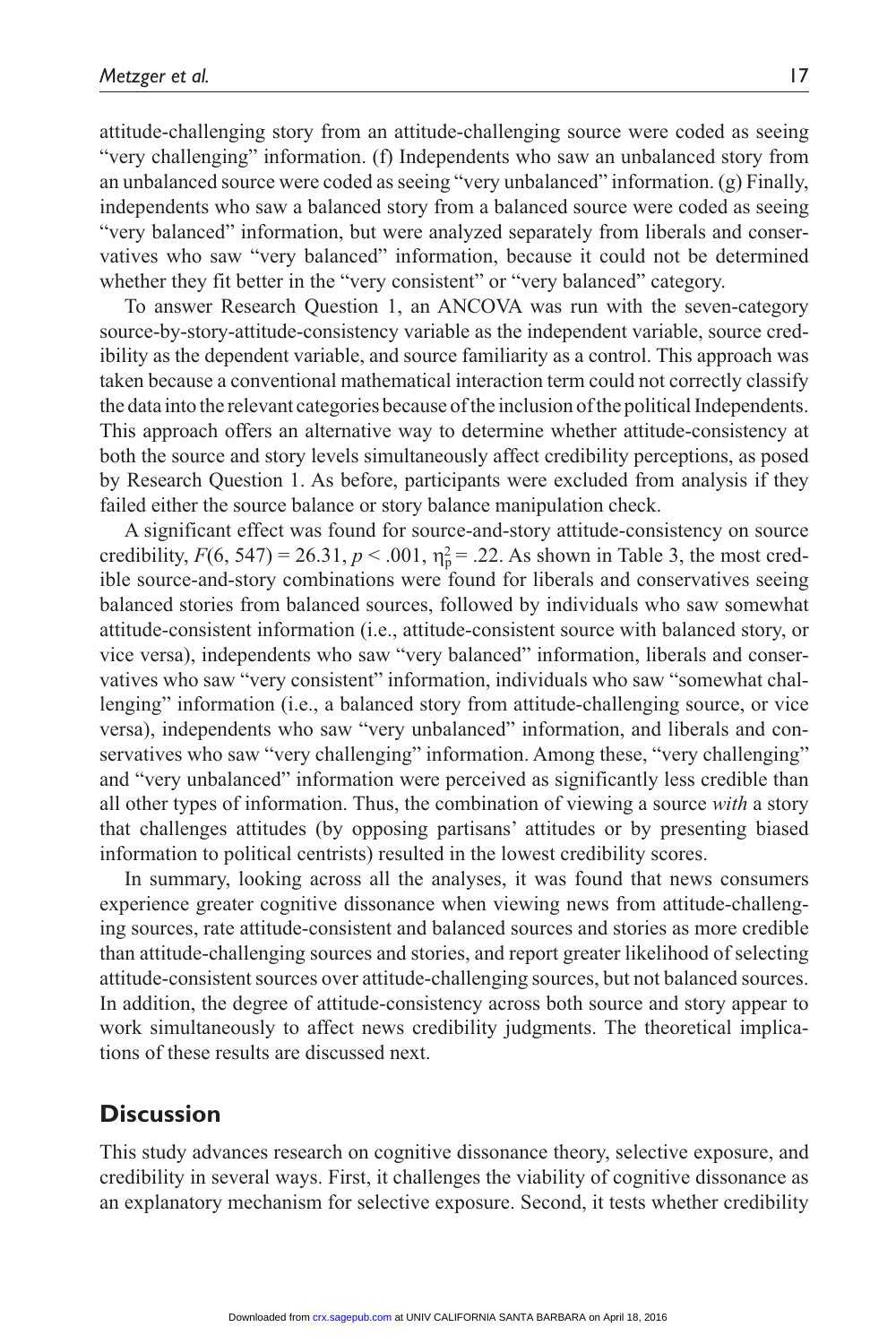|                            | Type of information viewed                                       |                                            |      |             |
|----------------------------|------------------------------------------------------------------|--------------------------------------------|------|-------------|
| Participant<br>ideology    | source slant-story slant                                         | Information characterized as               |      | SF          |
| Liberal or<br>conservative | balanced-balanced                                                | very balanced (neutral)                    | 3.17 | 0.10        |
| Liberal or<br>conservative | attitude-consistent-balanced<br>balanced—attitude-consistent     | somewhat attitude-consistent               |      | $3.09$ 0.11 |
| Independent                | balanced-balanced                                                | very balanced (attitude-consistent)        | 3.02 | 0.13        |
| Liberal or<br>conservative | attitude-consistent-attitude-consistent very attitude-consistent |                                            | 2.97 | 0.07        |
| Liberal or<br>conservative | attitude-challenging-balanced<br>balanced-attitude-challenging   | somewhat attitude-challenging              | 2.89 | 0.17        |
| Independent                | unbalanced-unbalanced                                            | very unbalanced (attitude-<br>challenging) | 2.31 | 0.08        |
| Liberal or<br>conservative | attitude-challenging-attitude-<br>challenging                    | very attitude-challenging                  | 2.18 | 0.06        |

**Table 3.** Effect of Interaction Between Attitude-Consistency of Source and Story on Credibility Perceptions for Partisans and Nonpartisans, Means Shown in Descending Order.

judgments are an (perhaps superior) explanation of selective exposure. Third, it suggests that news consumers—including partisans—are likely to use unbiased sources, which tempers fears about the negative effects of selective exposure on democracy. Finally, it sheds new light on how source and story bias may interact to impact credibility perceptions. Also, the sample for this study was selected at random and was more demographically and cognitively diverse than the typical laboratory experiment, which may enhance the generalizability of the results reported here.

This study represents the first attempt to actually measure felt cognitive dissonance in a mass media selective exposure study. The results of this study offer some support for the cognitive dissonance explanation of selective exposure, and yet conflict with it in other ways. Consistent with the predictions of cognitive dissonance theory, news consumers experience more cognitive dissonance when exposed to attitude-challenging news sources than attitude-consistent sources. Also as predicted, participants reported being more likely to return to attitude-consistent sources than to attitudechallenging sources. However, although individuals reported experiencing more cognitive dissonance when exposed to unbiased news sources than to attitude-consistent news sources, they are equally likely to select these two source types. If dissonance avoidance is the true motivator for source selection, participants should have reported being more likely to return to attitude-consistent sources than to unbiased sources.<sup>4</sup>

Further evidence for problems with the dissonance explanation for selective exposure is that across all conditions in the study, cognitive dissonance was quite low, typically reported on the lower side of the middle of a 5-point scale (i.e., most participants fell between *disagree* and *neither agree nor disagree* when asked if they felt dissonance while reading the story) for all sources and stories, and yet we detected statistically significant differences in selective exposure across conditions. This suggests that cognitive dissonance is not a very powerful mechanism driving selective exposure, at least in the context of selective exposure to partisan news.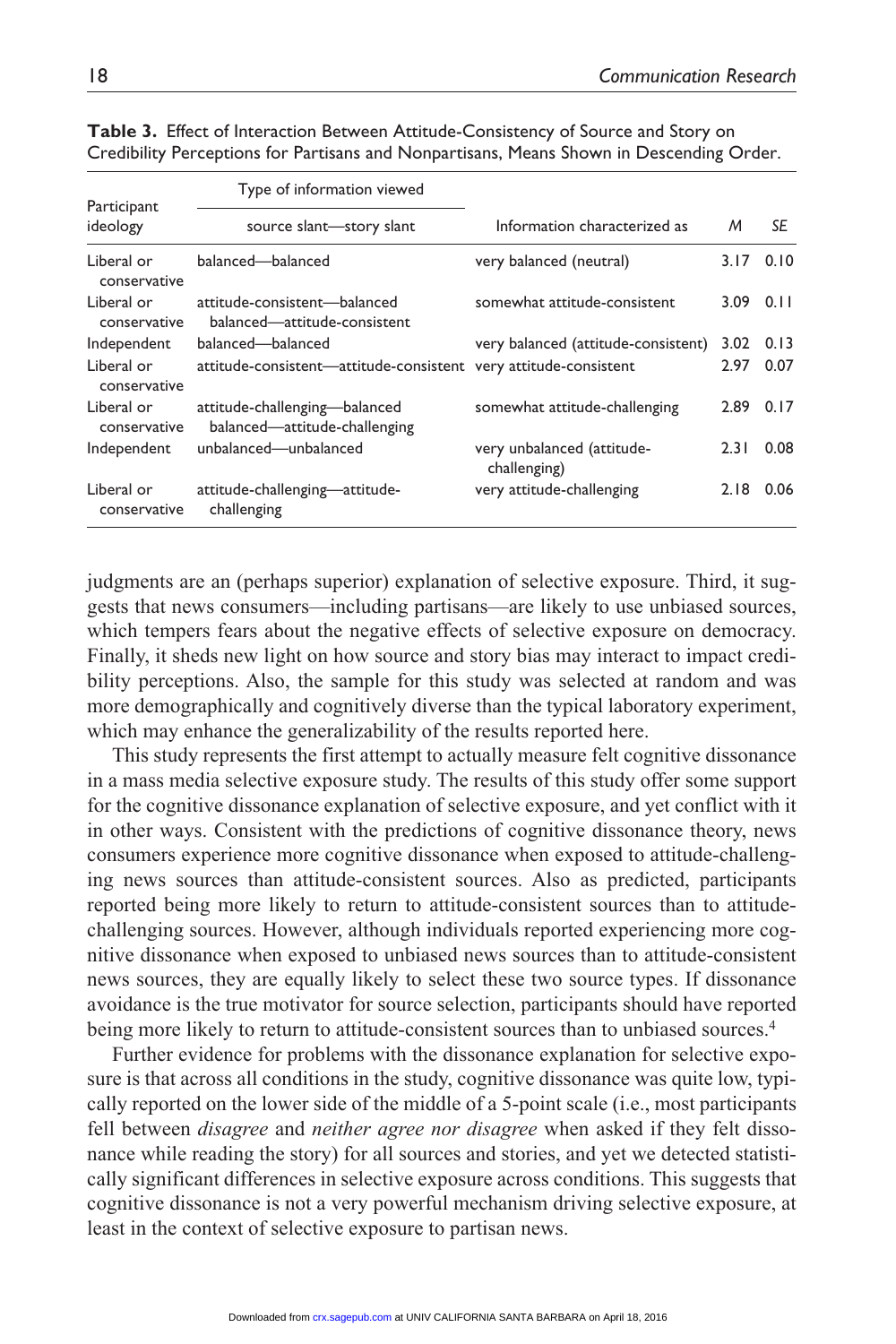Selective exposure patterns fell more in line with credibility perceptions than with reports of cognitive dissonance. While participants judged attitude-challenging sources as less credible than attitude-consistent sources, they judged attitude-consistent and unbiased sources as equally credible. Likewise, participants judged attitude-challenging news stories low in credibility, but perceived attitude-consistent and balanced news stories as equally credible. The same pattern appeared in self-reported selective exposure behavior: People in this study were unlikely to rely on attitude-challenging sources, but were equally likely to rely on attitude-consistent and balanced sources. This provides evidence supporting the notion that people process attitude-confirming, yet biased information as credible, and that these credibility judgments predict selective exposure behavior more consistently than does cognitive dissonance.

These findings have other important implications for selective exposure research. Similar to other recent studies on selective exposure to partisan news, this study found that partisans are not likely to rely on sources that counter their worldviews, preferring instead sources that match their own political perspectives (e.g., Stroud, 2008, 2011). However, the results also show that even partisans appear to have a healthy respect for neutral sources as well, which may temper fears about the implications of selective exposure. If most people are willing to rely on unbiased sources in addition to attitudeconsistent sources, as the current study suggests, this may minimize such effects of selective exposure discussed in the literature as attitude polarization and out-group hostility, a less-than-fully informed citizenry, as well as political apathy, enmity, and deadlock (Bennett & Iyengar, 2008; Christen & Gunther, 2003; Dilliplane, 2011; Levendusky, 2013; Stroud, 2010).

The present study also reveals a possible interaction between the balance of the source and the balance of the story itself on news consumers' credibility judgments, confirming past research that suggests credibility is simultaneously evaluated at both source and message levels (Metzger et al., 2003). Overall, balanced sources that provide balanced information were uniformly judged as the most credible among all study participants. In a way, these findings appear to conflict with past research on the hostile media phenomenon that finds balanced (unbiased) stories may be perceived by partisans as biased (Vallone et al., 1985). In the current study, balanced sources and stories did not take a credibility "hit" by virtue of partisan participants feeling they were biased. Our results may differ from hostile media effect studies due to differences in the importance of the issues to participants (who were highly involved with the issue in the Vallone et al. study, whereas our participants may have been less involved with the issues presented in this study) or the variables measured (this study examined credibility, whereas hostile media studies examine bias exclusively).

At the same time, this study's findings conflict with some past credibility research that suggests information consumers reject unbalanced information as not credible regardless of its attitude-consistency (see Allen, 1991). The findings of the current study, in conjunction with recent research on selective exposure and newer theories about biased information processing, indicate that this is not the case. People appear to judge attitude-consistent sources and balanced sources as comparably, if not equally, credible, and both credibility and selective exposure researchers should account for this in future research.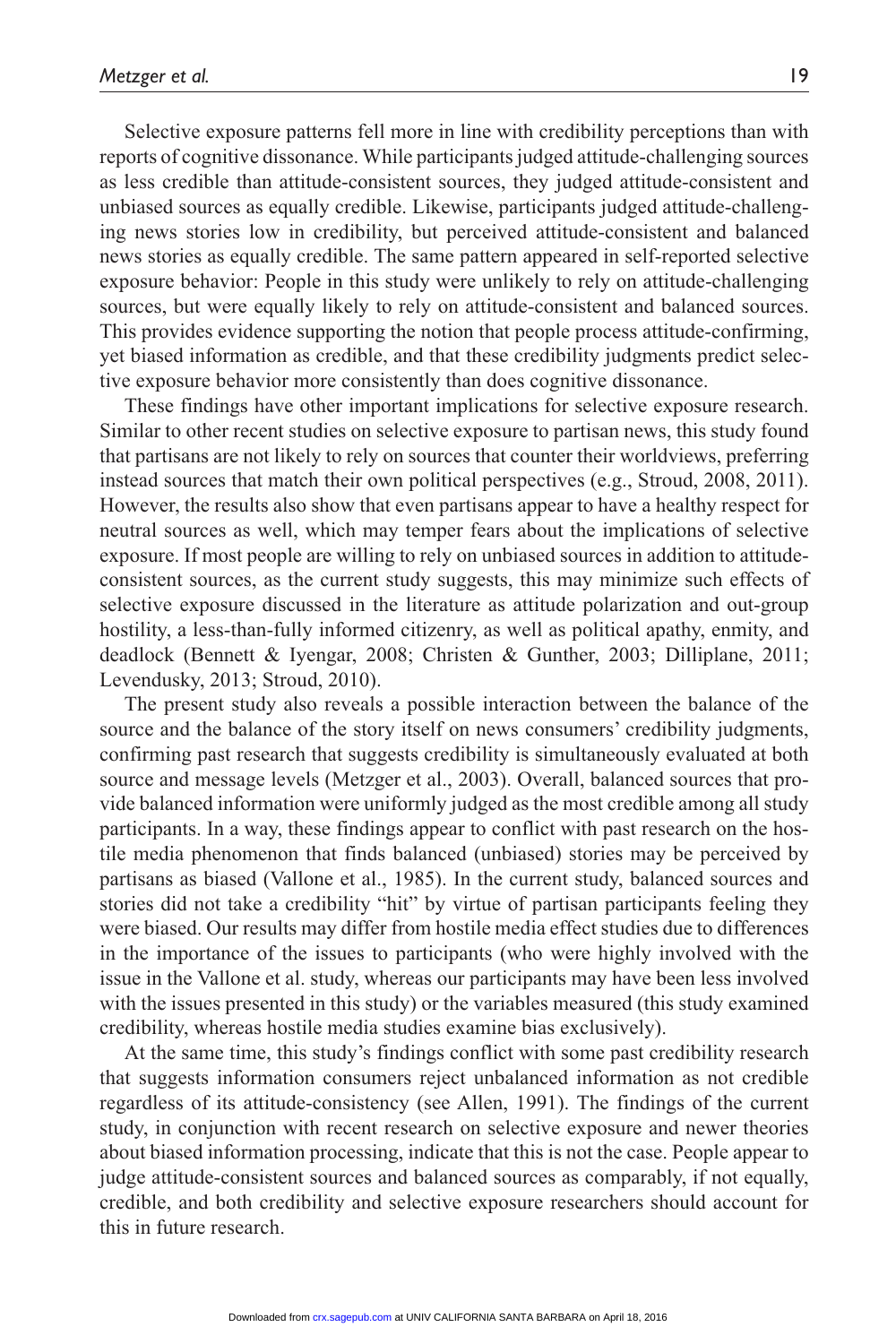# *Limitations and Suggestions for Future Research*

While this study makes some important contributions to the literatures on selective exposure and credibility, like all research it has some limitations. One criticism comes from the measure of cognitive dissonance. Festinger (1964) stated that cognitive dissonance occurs only after people have committed to an attitude or behavior and then put themselves in a situation where the validity of their position or behavior is challenged. There is an element of choice involved in cognitive dissonance theory that was not present in the present study. For example, if participants had *chosen* to look at an attitude-challenging instead of an attitude-consistent source (rather than being shown a source) they might have experienced more dissonance.

The operationalization of selective exposure could be similarly criticized, as participants were presented with news stories rather than having an opportunity to select the stories themselves. It is also possible that because selective exposure was measured as a self-reported future action, participants reported the socially desirable response (i.e., being likely to return to a balance source in the future), and this accounts for the equality in selective exposure between balanced and attitude-consistent sources. As explained in the "Method" section, both forced exposure and self-reports of selective exposure are not uncommon in the literature, but future research designs that include the ability for respondents to choose which sources and stories they pay attention to and then measure cognitive dissonance are necessary to establish further evidence of cognitive dissonance as an explanation for selective exposure in news. That said, a significant contribution of this study is that it is the first to provide a means of measuring cognitive dissonance in news-seeking situations.

In light of recent evidence that news consumers have a tendency to seek out information from like-minded sources, longitudinal research needs to be done to examine the effect of selective exposure on attitude-reinforcement and political polarization over time. To date, very few studies have examined the long-term effects of selective exposure on political polarization but Stroud (2010) found that liberals and conservatives who rely heavily on attitude-consistent sources become more entrenched in their views and more hostile toward opposing ideologies over time. This is an important finding, and scholars should try to replicate it.

Longitudinal data may also help to understand better the relationship between credibility and selective exposure. We have argued here that perceptions of the credibility of a news source increases selective exposure to that source, but it could be that selective exposure to a source leads to increased perceptions of its credibility. The cross-sectional nature of our data limits our ability to examine this issue. More research also needs to be done to explore the connection between credibility evaluations at the source and story levels and selective exposure in light of the unexpected finding that people find balanced stories from balanced sources as the most credible type of information.

It is also unclear whether source or message credibility plays a larger role in selective exposure. The answer to this question most likely depends on search motivation. Lay epistemics theory (Kruglanski, 1989) and the theory of motivated reasoning (Kunda, 1990) suggest that the rigor of people's information searches is guided by whether they desire accurate (objective) or directional (biased) information. People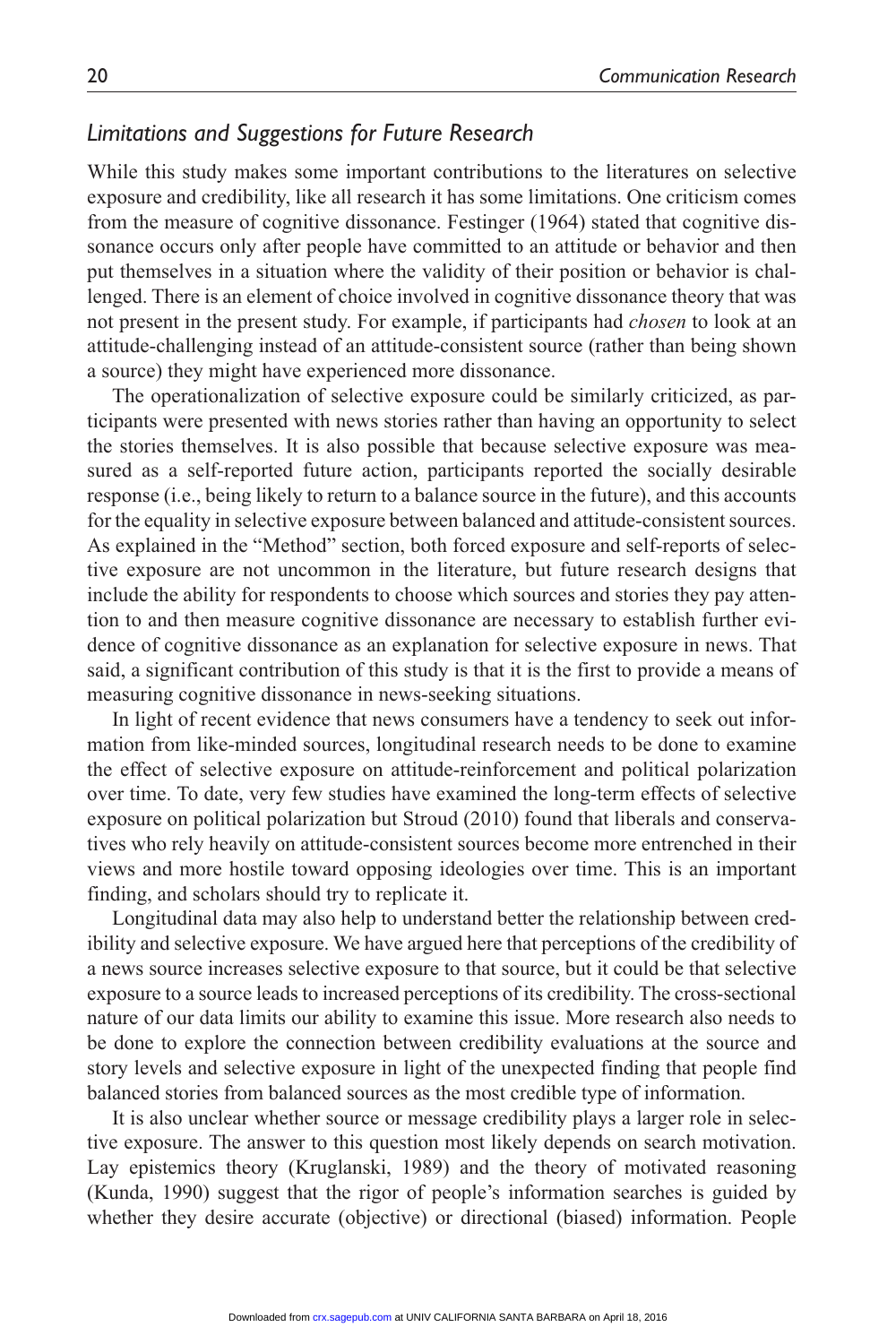who desire accurate information will perform a more rigorous search for information and will select more diverse information than people who want directional information (i.e., information that confirms a preferred position). While some research has examined third variables that impact selective exposure behavior, such as the amount of time people have to search for information (Fischer et al., 2005; Fischer et al., 2008; Kim, 2007), more research is needed to understand the search circumstances under which selective exposure is most likely to occur and how the search process impacts people's judgments of the credibility of balanced versus attitude-consistent information.

Finally, this study indicates that cognitive dissonance and credibility both play a role in selective exposure, but it does not examine the relationship between cognitive dissonance and credibility directly. Many interesting questions await further research, including, for example, when does credibility judgment affect cognitive dissonance, and vice versa? Will information that causes cognitive dissonance (because it challenges a preferred position or comes from an attitude-challenging source) be judged as low in credibility as a dissonancereduction strategy? Do people experience less cognitive dissonance when attitude-challenging information comes from a credible source? And, will attitude-consistent information from a source that is low in credibility cause cognitive dissonance?

# **Conclusion**

Although this study provides some evidence of selective exposure behavior in news consumption, it suggests several reasons for optimism as well. People do seem to prefer attitude-consistent sources over attitude-challenging ones, but they are also likely to use balanced sources. While this does not completely put to rest fears that the United States is becoming more polarized, it does suggest that these fears may be overstated. The mere presence of attitude-consistent sources does not necessarily preclude people from seeking out attitude-challenging information, and it certainly does not seem to stop people from using the many balanced news sources available in the contemporary media environment.

## **Declaration of Conflicting Interests**

The author(s) declared no potential conflicts of interest with respect to the research, authorship, and/or publication of this article.

## **Funding**

The author(s) disclosed receipt of the following financial support for the research, authorship, and/or publication of this article: This research was generously supported by the John D. and Catherine T. MacArthur Foundation.

## **Notes**

1. Some other proposed explanations for selective exposure to pro-attitudinal information include information processing theory, social identity theory, the theory of motivated reasoning, mood and emotion, and information quality or credibility (Johnson & Kaye, 2013; Knobloch-Westerwick, 2014; Stroud, 2014).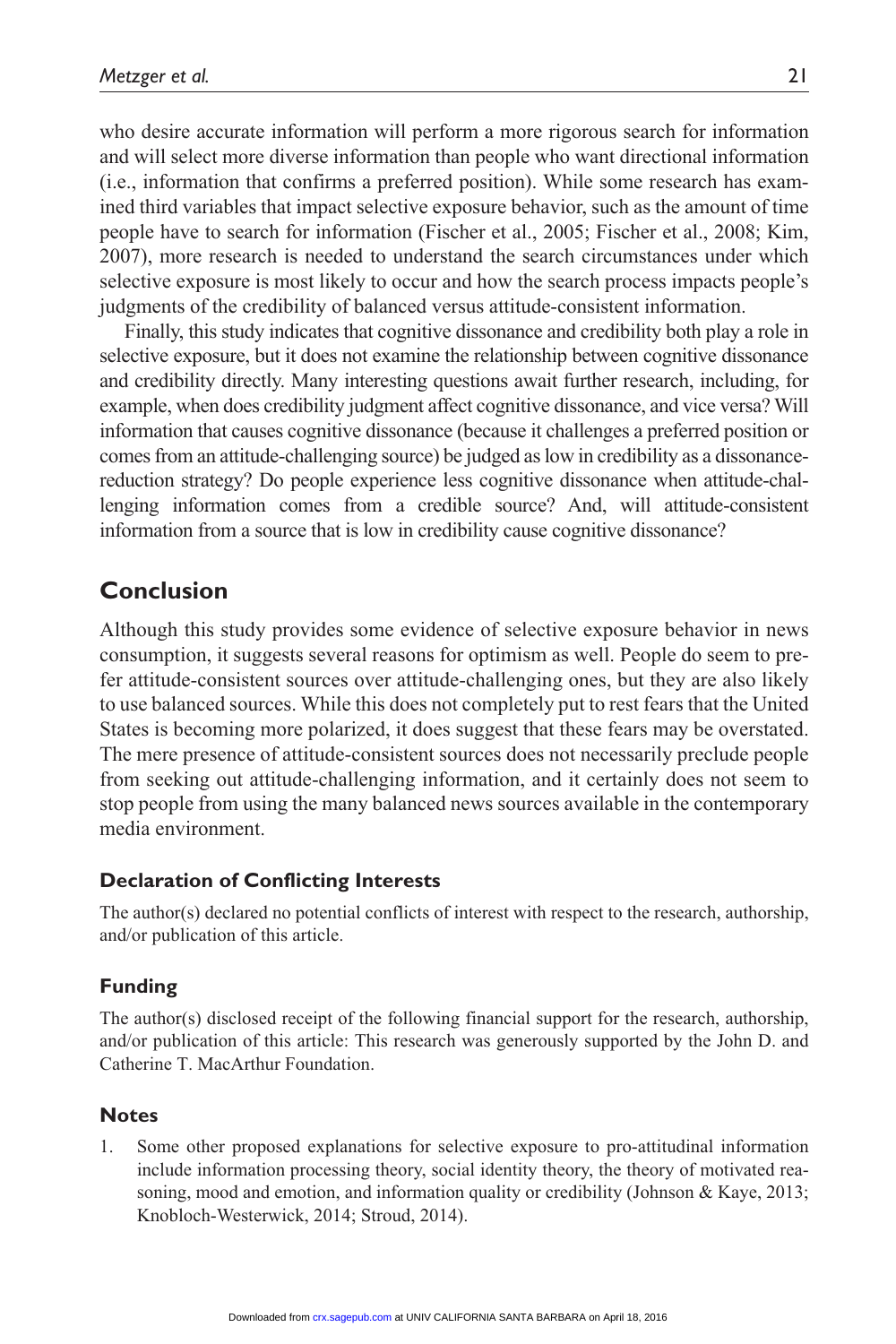- 2. There is also evidence that people are unable to judge decision-relevant information independent of their own position, and thus evaluate decision-inconsistent information more critically than information that is consistent with a prior decision (Ditto & Lopez, 1992; Ditto, Scepansky, Munro, Apanovitch, & Lockhart, 1998).
- 3. CNN was classified as a balanced source because although participants' ratings of CNN fell between *neutral* and *slightly liberal* on the scale, they were much closer to *neutral* than to the *slightly liberal* rating. Also, after excluding those who failed the manipulation checks—in other words, considering only those participants whose data were actually used to test the study's hypotheses—the results show no perceived liberal bias for the "balanced" sites, as their rating fell on the exact midpoint of the scale labeled as *neither* liberal nor conservatively biased. More specifically, these participants' ratings of the news sources were as follows: liberal sources ( $M = 4.63$ ,  $SE = 0.48$ ), balanced sources ( $M = 3.00$ ,  $SE =$ 0.00), and conservative sources  $(M = 1.28, SE = 0.45)$  on a 5-point scale. Budak, Goel, and Rao (2014) provided further evidence supporting CNN as a balanced source. As expected, participants indicated that they were more familiar with the mainstream news sources used in this study compared with the blogs. On average, participants were *not at all familiar* with the three blogs, but were *a little* to *somewhat* familiar with CNN, Fox News, and NPR.
- 4. According to Festinger (1957), selective exposure is most likely to occur in situations where a moderate amount of cognitive dissonance is aroused. When little or no dissonance is experienced, he says people will not be motivated to seek out additional information and when dissonance is too high, people will more likely change their attitudes rather than avoid discordant information. So, the finding here that selective exposure was higher for balanced than for attitude-consistent news sources could be explained by the fact that the attitude-consistent news sources elicited no cognitive dissonance, whereas the balanced sources elicited a moderate amount of dissonance. This makes sense from the perspective that balanced news sources are likely to include information from several vantage points, including arguments or opinions that are counter-attitudinal, and thus would evoke more cognitive dissonance than news that only includes attitudinally consistent information. However, as discussed next, the data do not support the conclusion that the balanced (unbiased) news stories elicited moderate levels of dissonance.

#### **References**

- Allen, M. (1991). Meta-analysis comparing the persuasiveness of one-sided and two-sided messages. *Western Journal of Communication*, *55*, 390-404. doi:10.1080/10570319109374395
- Arceneaux, K., Johnson, M., & Murphy, C. (2012). Polarized political communication, oppositional media hostility, and selective exposure. *Journal of Politics*, *74*, 174-186.
- Bennett, W. L., & Iyengar, S. (2008). A new era of minimal effects? The changing foundations of political communication. *Journal of Communication*, *58*, 707-731. doi:10.1111/j.1460- 2466.2008.00410.x
- Berlo, D. K., Lemert, J. B., & Mertz, R. J. (1969). Dimensions for evaluating the acceptability of message sources. *Public Opinion Quarterly*, *33*, 563-576. doi:10.1086/267745
- Brannon, L. A., Tagler, M. J., & Eagly, A. H. (2007). The moderating role of attitude strength in selective exposure to information. *Journal of Experimental Social Psychology*, *43*, 611-617.
- Budak, C., Goel, S., & Rao, J. M. (2014, November). *Fair and balanced? Quantifying media bias through crowdsourced content analysis*. Retrieved from <http://ssrn.com/abstract=2526461>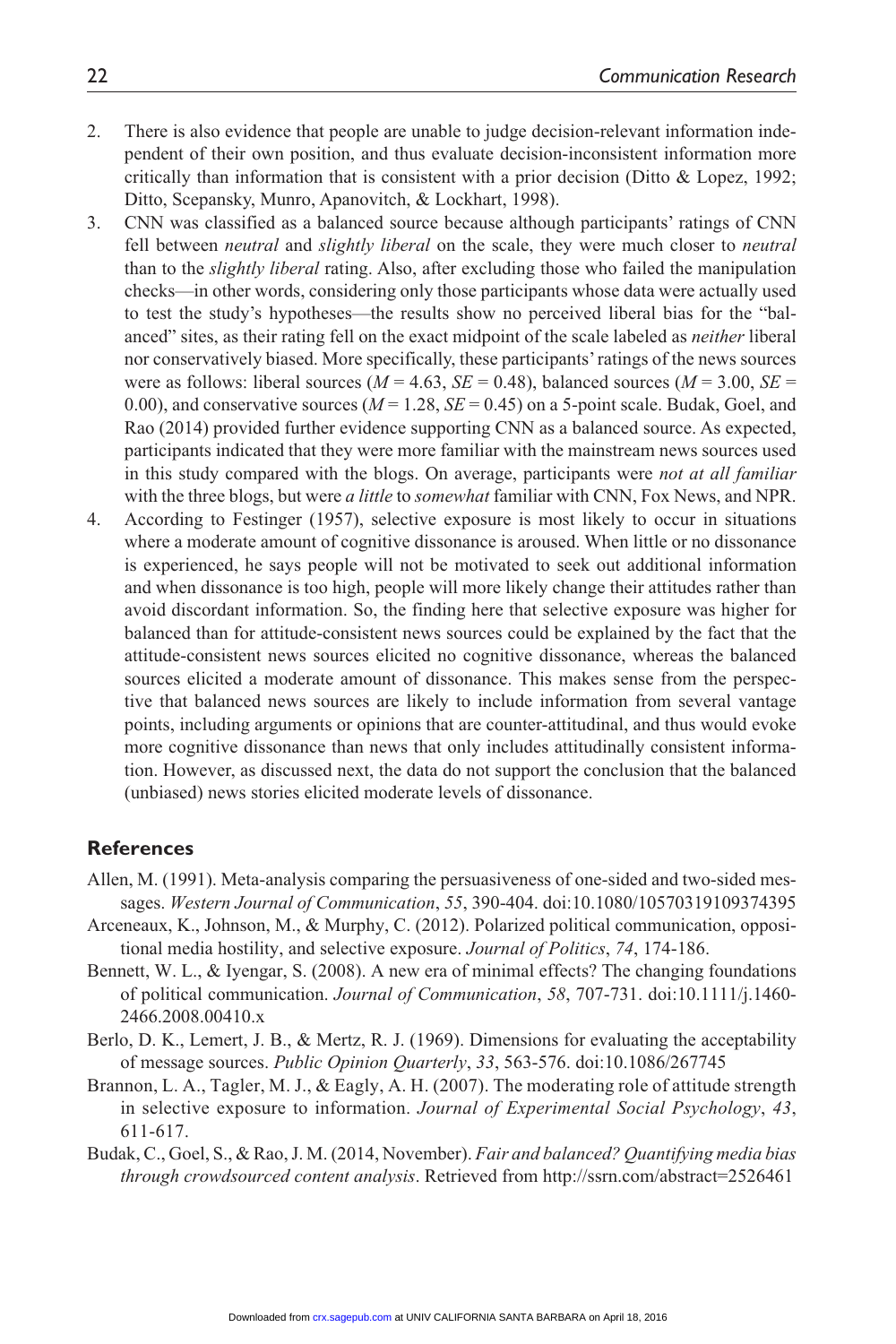- Christen, C. T., & Gunther, A. C. (2003). The influence of mass media and other culprits on the projection of personal opinion. *Communication Research*, *30*, 414-431. doi:10.1177/0093650203253366
- Christen, C. T., Kannaovakun, P., & Gunther, A. C. (2002). Hostile media perceptions: Partisan assessments of press and public during the 1997 United Parcel Service strike. *Political Communication*, *19*, 423-436. doi:10.1080/10584600290109988
- Clark, R. D., & Maass, A. (1988). The role of social categorization and perceived source credibility in minority influence. *European Journal of Social Psychology*, *18*, 381-394. doi:10.1002/ejsp.2420180502
- Coe, K., Tewksbury, D., Bond, B. J., Drogos, K. L., Porter, R. W., Yahn, A., & Zhang, Y. (2008). Hostile news: Partisan use and perceptions of cable news programming. *Journal of Communication*, *58*, 201-219.
- Cotton, J. L. (1985). Cognitive dissonance in selective exposure. In D. Zillmann & J. Bryant (Eds.), *Selective exposure to communication* (pp. 11-33). Hillsdale, NJ: Lawrence Erlbaum.
- Devine, P. G., Tauer, J. M., Barron, K. E., Elliot, A. J., & Vance, K. M. (1999). Moving beyond attitude change in the study of dissonance-related processes. In E. Harmon-Jones & J. Mills (Eds.), *Cognitive dissonance: Progress on a pivotal theory in social psychology* (pp. 297-324). Washington, DC: American Psychological Association.
- Dilliplane, S. (2011). All the news you want to hear: The impact of partisan news exposure on political participation. *International Journal of Public Opinion Research*, *75*, 287-316.
- Ditto, P. H., & Lopez, D. F. (1992). Motivated skepticism: Use of differential decision criteria for preferred and nonpreferred conclusions. *Journal of Personality and Social Psychology*, *63*, 568-584.
- Ditto, P. H., Scepansky, J. A., Munro, G. D., Apanovitch, A. M., & Lockhart, L. K. (1998). Motivated sensitivity to preference-inconsistent information. *Journal of Personality and Social Psychology*, *75*, 53-69.
- Donsbach, W. (2009). Cognitive dissonance theory—A roller coaster career: How communication research adapted the theory of cognitive dissonance. In T. Hartmann (Ed.), *Media choice: A theoretical and empirical overview* (pp. 128-148). New York, NY: Routledge.
- Elliot, A. J., & Devine, P. G. (1994). On the motivational nature of cognitive dissonance: Dissonance as psychological discomfort. *Journal of Personality and Social Psychology*, *67*, 382-394.
- Feldman, L., Stroud, N. J., Bimber, B., & Wojcieszak, M. (2013). Assessing selective exposure in experiments: The implications of different methodological choices. *Communication Methods and Measures*, *7*, 172-194.
- Festinger, L. (1957). *A theory of cognitive dissonance*. Evanston, IL: Row, Peterson.
- Festinger, L. (1964). *Conflict, decision, and dissonance*. Stanford, CA: Stanford University Press.
- Fischer, P., & Greitemeyer, T. (2010). A new look at selective-exposure effects: An integrative model. *Current Directions in Psychological Science*, *19*, 384-389.
- Fischer, P., Jonas, E., Frey, D., & Schulz-Hardt, S. (2005). Selective exposure to information: The impact of information limits. *European Journal of Social Psychology*, *35*, 469-492.
- Fischer, P., Schulz-Hardt, S., & Frey, D. (2008). Selective exposure and information quantity: How different information quantities moderate decision makers' preference for consistent and inconsistent information. *Journal of Personality and Social Psychology*, *94*, 231-244.
- Flanagin, A. J., & Metzger, M. J. (2000). Perceptions of internet information credibility. *Journalism & Mass Communication Quarterly*, *77*, 515-540. doi:10.1177/107769900007700304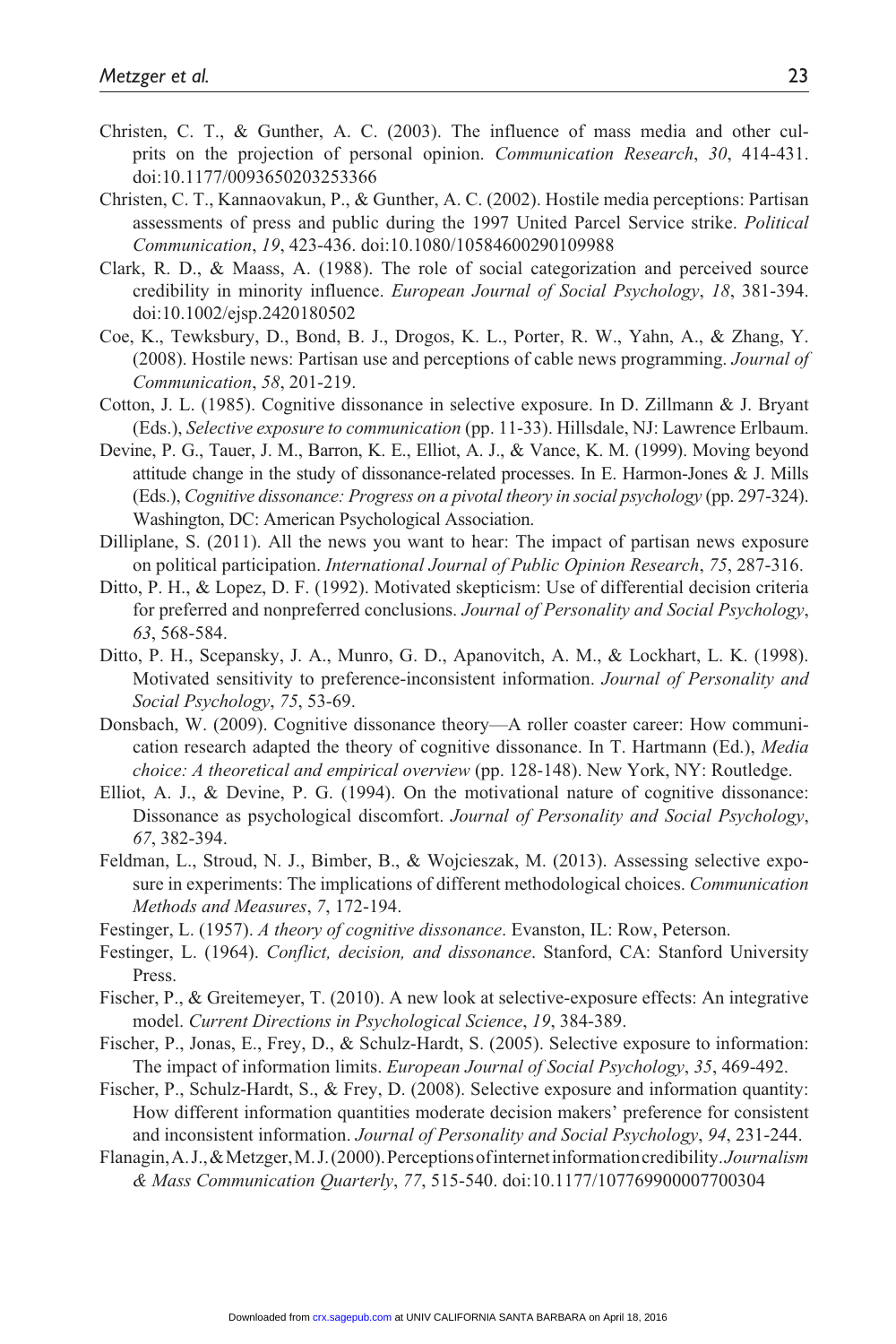- Garrett, R. K. (2009a). Echo chambers online? Politically motivated selective exposure among internet news users. *Journal of Computer-Mediated Communication*, *14*, 265-285. doi:10.1111/j.1083-6101.2009.01440.x
- Garrett, R. K. (2009b). Politically motivated reinforcement seeking: Reframing the selective exposure debate. *Journal of Communication*, *59*, 676-699. doi:10.1111/j.1460- 2466.2009.01452.x
- Giner-Sorolla, R., & Chaiken, S. (1994). The causes of hostile media judgments. *Journal of Experimental Social Psychology*, *30*, 165-180. doi:10.1006/jesp.1994.1008
- Gunther, A. C., & Schmitt, K. (2004). Mapping boundaries of the hostile media effect. *Journal of Communication*, *54*, 55-70. doi:10.1111/j.1460-2466.2004.tb02613x
- Harmon-Jones, E., & Mills, J. (Eds.). (1999). *Cognitive dissonance: Progress on a pivotal theory in social psychology*. Washington, DC: American Psychological Association.
- Hovland, C. I., Janis, I. L., & Kelley, H. H. (1953). *Communication and persuasion*. New Haven, CT: Yale University Press.
- Iyengar, S., & Hahn, K. S. (2009). Red media, blue media: Evidence of ideological selectivity in media use. *Journal of Communication*, *59*, 19-39. doi:10.1111/j.1460-2466.2008.01402.x
- Johnson, T. (2010). *President Obama takes on the media*. Retrieved from [http://www.wilshire](http://www.wilshireandwashington.com/2010/05/president-obama-takes-on-the-media.html)[andwashington.com/2010/05/president-obama-takes-on-the-media.html](http://www.wilshireandwashington.com/2010/05/president-obama-takes-on-the-media.html)
- Johnson, T. J., Bichard, S. L., & Zhang, W. (2009). Communication communities or "cyberghettos?" A path analysis model examining factors that explain selective exposure to blogs. *Journal of Computer-Mediated Communication*, *15*, 60-82. doi:10.1111/j.1083- 6101.2009.01492.x
- Johnson, T. J., & Kaye, B. K. (2009). In blog we trust? Deciphering credibility of components of the internet among politically interested internet users. *Computers in Human Behavior*, *25*, 175-182. doi:10.1016/j.chb.2008.08.004
- Johnson, T. J., & Kaye, B. K. (2013). The dark side of the boon? Credibility, selective exposure and the proliferation of online sources of political information. *Computers in Human Behavior*, *4*, 1862-1871. doi:10.1016/j.chb.2013.02.011
- Jonas, E., Schulz-Hardt, S., Frey, D., & Thelen, N. (2001). Confirmation bias in sequential information search after preliminary decisions: An expansion of dissonance theoretical research on selective exposure to information. *Journal of Personality and Social Psychology*, *80*, 557-571.
- Kahan, D. M., Braman, D., Cohen, G. L., Gastil, J., & Slovic, P. (2010). Who fears the HPV vaccine, who doesn't, and why? An experimental study of the mechanisms of cultural cognition. *Law and Human Behavior*, *34*, 501-516. doi:10.1007/s10979-009-9201-0
- Kahan, D. M., Braman, D., Slovic, P., Gastil, J., & Cohen, G. L. (2009). Cultural cognition of the risks and benefits of nanotechnology. *Nature Nanotechnology*, *4*, 87-91. doi:10.1038/ nnano.2008.341
- Kerstetter, D., & Cho, M. (2004). Prior knowledge, credibility and information search. *Annals of Tourism research*, *31*, 961-985. doi:10.1016/j.annals.2004.04.002
- Kim, Y. M. (2007). How intrinsic and extrinsic motivations interact in selectivity: Investigating the moderating effects of situational information processing goals in issue publics' web behavior. *Communication Research*, *34*, 185-211. doi:10.1177/0093650206298069
- Knobloch-Westerwick, S. (2014). *Choice and preference in media use: Advances in selective exposure theory and research*. New York, NY: Routledge.
- Knobloch-Westerwick, S., Callison, C., Chen, L., Fritzsche, A., & Zillman, D. (2005). Children's sex-stereotyped self-socialization through selective exposure to entertainment: Cross-cultural experiments in Germany, China, and the United States. *Journal of Communication*, *55*, 122-138. doi:10.1111/j.1460-2466.2005.tb02662.x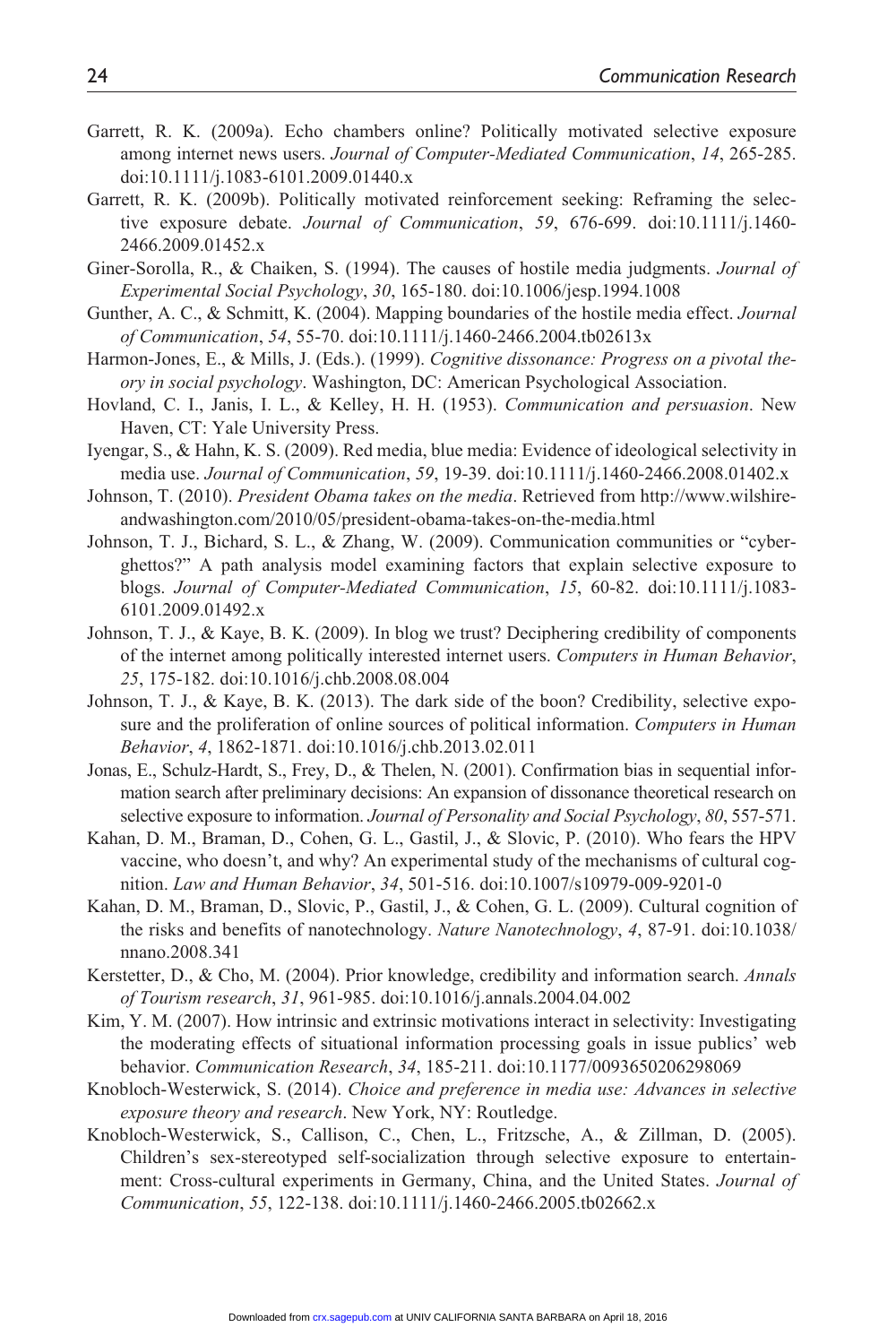- Knobloch-Westerwick, S., & Meng, J. (2009). Looking the other way: Selective exposure to attitude-consistent and counterattitudinal political information. *Communication Research*, *36*, 426-448. doi:10.1177/009265020933030
- Kobayashi, T., & Ikeda, K. (2009). Selective exposure in political web browsing: Empirical verification of "cyber-balkanization" in Japan and the USA. *Information, Communication & Society*, *12*, 929-953. doi:10.1080/13691180802158490
- Kohut, A., Doherty, C., Dimock, M., & Keeter, S. (2012). *Cable leads the pack as campaign news source*. Retrieved from [http://www.people-press.org/files/legacy-pdf/2012%20](http://www.people-press.org/files/legacy-pdf/2012%20Communicating%20Release.pdf) [Communicating%20Release.pdf](http://www.people-press.org/files/legacy-pdf/2012%20Communicating%20Release.pdf)
- Kruglanski, A. W. (1989). *Lay epistemics and human knowledge: Cognitive and motivational bases*. New York, NY: Plenum.
- Kunda, Z. (1990). The case for motivated reasoning. *Psychological Bulletin*, *108*, 480-498. doi:10.1037/0033-2909.108.3.480
- Lazarsfeld, P. F., Berelson, B., & Gaudet, H. (1944). *The people's choice*. New York, NY: Columbia Press.
- Levendusky, M. (2013). *How partisan media polarize America*. Chicago, IL: University of Chicago Press.
- Mackie, D. M., & Queller, S. (2000). The impact of group membership on persuasion: Revisiting "Who says what to whom with what effect?" In D. J. Terry & M. A. Hogg (Eds.), *Attitudes, behavior, and social context: The role of norms and group membership* (pp. 135-156). Mahwah, NJ: Lawrence Erlbaum.
- Martinie, M. A., Milland, L., & Olive, T. (2013). Some theoretical considerations on attitude, arousal and affect during cognitive dissonance. *Social & Personality Psychology Compass*, *7*, 680-688.
- Melican, D. B., & Dixon, T. L. (2008). News on the net: Credibility, selective exposure, and racial prejudice. *Communication Research*, *35*, 151-168. doi:10.1177/0093650207313157
- Metzger, M. J., & Chaffee, S. (2001). The end of mass communication? *Mass Communication and Society*, *4*, 365-379. doi:10.1207/S15327825MCS0404\_3
- Metzger, M. J., Flanagin, A. J., Eyal, K., Lemus, D. R., & McCann, R. M. (2003). Credibility for the 21st century: Integrating perspectives on source, message, and media credibility in the contemporary media environment. In P. J. Kalbfleisch (Ed.), *Communication yearbook 27* (pp. 293-335). Mahwah, NJ: Lawrence Erlbaum.
- Meyer, H. K., Marchionni, D., & Miller, R. (2010). The journalist behind the news: Credibility of straight, collaborative, opinionated, and blogged "news." *American Behavioral Scientist*, *54*, 100-119.
- Nelson-Field, K., & Riebe, E. (2011). The impact of media fragmentation on audience targeting: An empirical generalization approach. *Journal of Marketing Communications*, *17*, 51-67. doi:10.1080/13527266.2010.484573
- Oyedeji, T. A. (2010). The credible brand model: The effects of ideological congruency and customer-based brand equity on news credibility. *American Behavioral Scientist*, *54*, 83-99. doi:10.1177/0002764210376312
- Pechmann, C. (1992). Predicting when two-sided ads will be more effective than one-sided ads: The role of correlational and correspondent inferences. *Journal of Marketing*, *29*, 441-453. doi:10.2307/3172710
- Pew Research Center. (2014, October). *Political polarization and media habits*. Retrieved from <www.journalism.org/2014/10/21/political-polarization-media-habits/>
- Sears, D. O., & Freedman, J. L. (1967). Selective exposure to information: A critical review. *Public Opinion Quarterly*, *31*, 194-213. doi:10.1086/267513